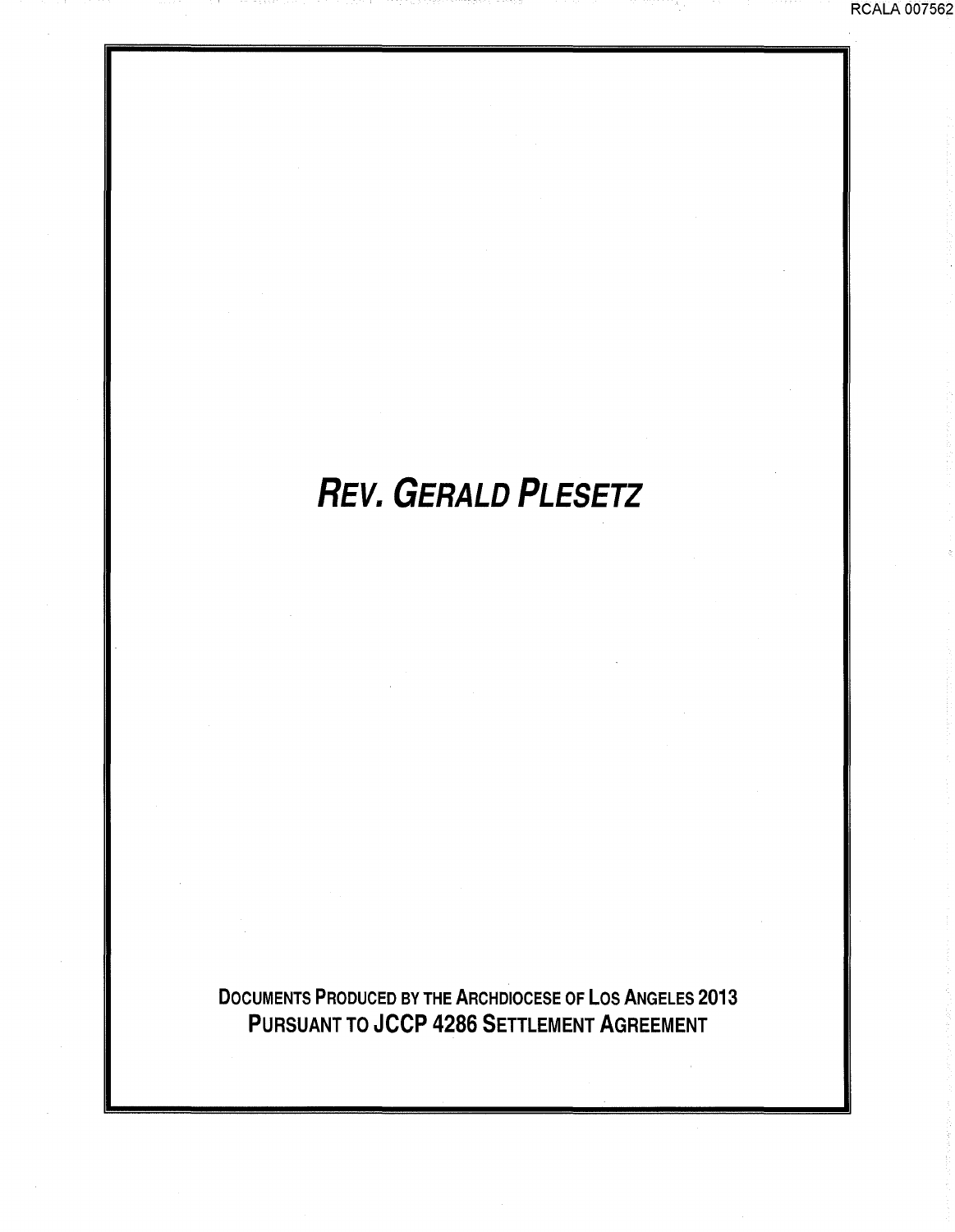RCALA 007563

#### Vicar for Clergy Database

Clergy Assignment Record (Detailed)

#### Rev Gerald Plesetz

Current Primary Assignment Birth Date 12/12/1942 Birth Place Diaconate Ordination Priesthood Ordination Diocese Name Date of Incardination Religious Community Ritual Ascription Ministry Status Canon State Begin Pension Date **Seminary Ethnicity** Sheboygan, Wisconsin, USA 5/23/1970 Diocese of Orange 5/23/1970 Latin Left Archdiocese Diocesan Priest St. John's Seminary, camarillo **Fingerprint Verification and Safeguard Training**  Date Background Check Age: 70 Deanery: 22 Incard Process  $\Box$ 

Virtus Training Date

 $\mathcal{L}$ 

#### **Assignment History**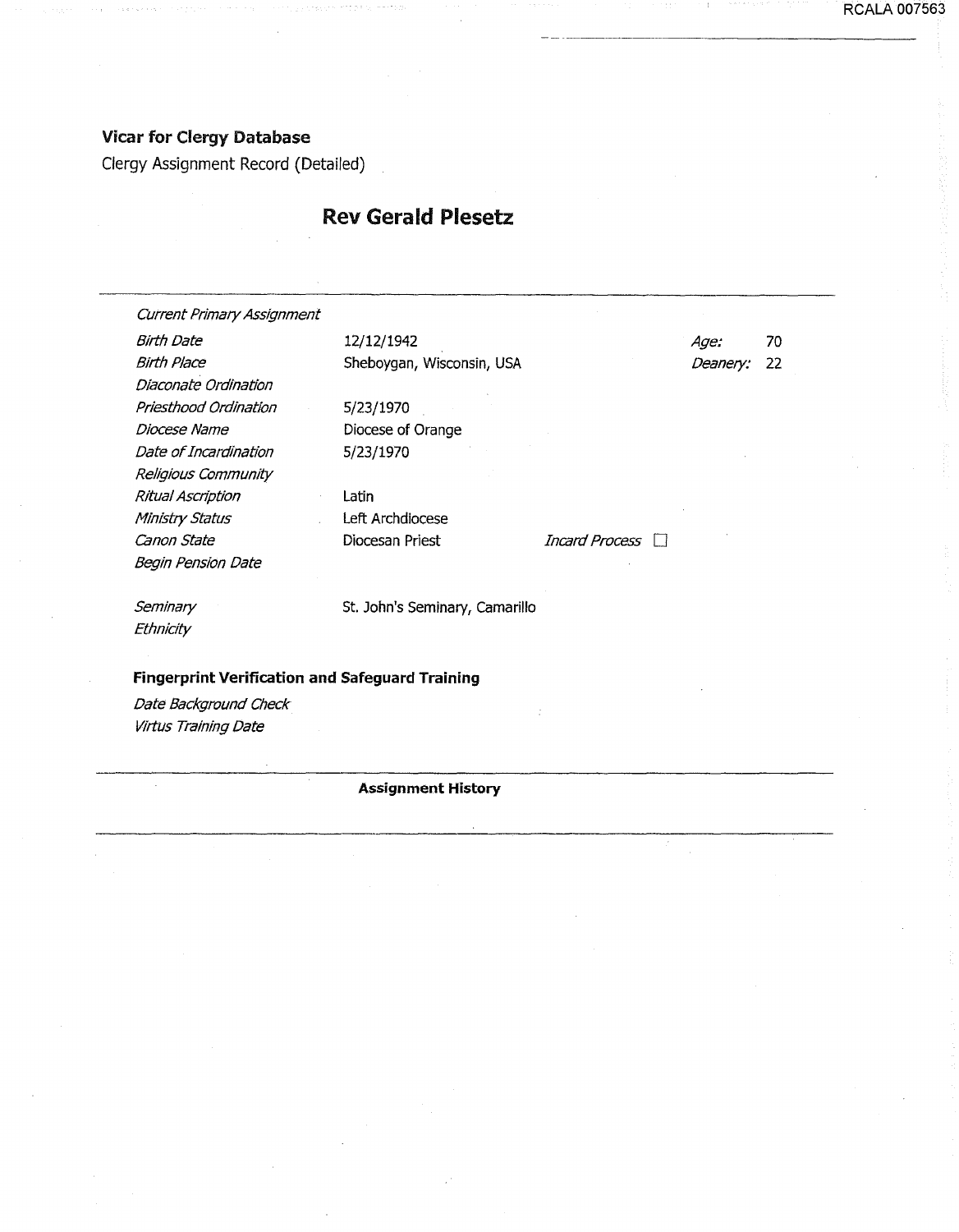| Fr. Gerald Plesetz          | Draft dates from Victims & files                                                                                                                                                                                                       |
|-----------------------------|----------------------------------------------------------------------------------------------------------------------------------------------------------------------------------------------------------------------------------------|
| May 1970                    | Ordained in Los Angeles (verified in '72 directory)                                                                                                                                                                                    |
|                             | First assignment – St. Rose of Lima no verification?                                                                                                                                                                                   |
| May 71-72                   | St. Rose of Lima, Maywood (verified in L.A. / Orange Directory)                                                                                                                                                                        |
| March 2, 1972               | St. Edward's Parish, Dana Point REDACTED<br>- Victim says)                                                                                                                                                                             |
| 1972-76                     | St. Edward's (L.A./Orange Directory)                                                                                                                                                                                                   |
| <b>REDACTED</b><br>1975     | Birth of child – REDACTED (age 16) and Plesetz (age 32) in<br>San Diego Child put up for adoption. Plesetz signs adoption<br>papers. Verified by REDACTED                                                                              |
| "Retreat 1975"              | Parish told "Fr. Plesetz is on Retreat". Victim says he had a<br>breakdown and "was hospitalized after the birth of the child"<br>(victim <sup>REDACTED</sup> .). REDACTED continues studies at Mater Dei and graduates<br>from there. |
| March 29, 1976              | Letter to Pastor informing of Fr. Plesetz assigned to St. Bridget,<br>Van Nuys from St. Edward's, Dana Point effective May 1, 1976                                                                                                     |
| May 1, 1976                 | Fr. Plesetz assignment effective at St Bridget of Sweden, Van<br>Nuys (about 10 weeks at St. Bridget's 5/1/76 - 7/12/76)                                                                                                               |
| June 23, 1976               | Request granted to Plesetz to be changed to Orange Diocese<br>"excardination documented". Effective 7/12/76 (Document -<br>letter $6/23/76$ to Plesetz)                                                                                |
| July 12, 1976               | Priest of New Diocese of Orange                                                                                                                                                                                                        |
| July 1976                   | St. Cecilia's Tustin (Exact dates - Need to be verified)                                                                                                                                                                               |
| 1977                        | Leave of absence (Needs to be verified)                                                                                                                                                                                                |
| <b>REDACTED</b><br>1977     | Marriage to {REDACTED<br>Verified Marriage License                                                                                                                                                                                     |
| May 4, 1978                 | <b>REDACREDACTED</b>                                                                                                                                                                                                                   |
| June 16, 1978               | Laicized documented                                                                                                                                                                                                                    |
| Other data:<br>July 3, 1974 | Police report made by REDACTED<br>in Orange County July 2002<br>regarding her minor victimization at age 15/16. "Gerry gave a full                                                                                                     |

14.

ngan terkeluai pin

 $\mathcal{A}^{\text{max}}_{\text{max}}$ J.

minista lab

35689

÷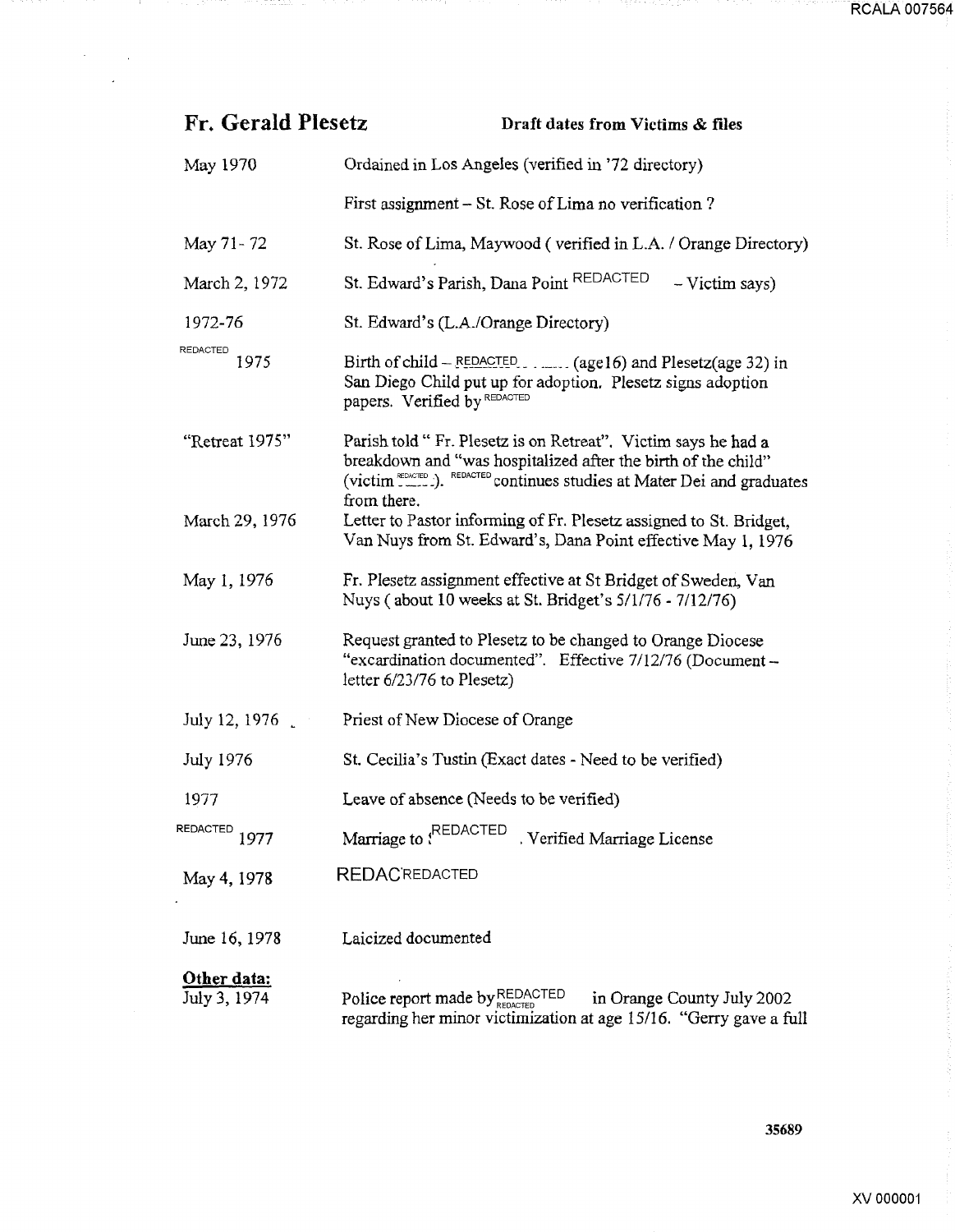|                  | confession to the police. He apologized to me. He lied bold face to<br>me. He had no rehab."REDACTED "Mom thinks they knew (Diocese<br>of Orange)." Her parents knew and took her to San Diego to have<br>the baby. She said that she insisted that her parents let her finish<br>school at Mater Dei.                             |  |
|------------------|------------------------------------------------------------------------------------------------------------------------------------------------------------------------------------------------------------------------------------------------------------------------------------------------------------------------------------|--|
| "Priest"         | In St. Matthew's Ecumenical Catholic Church listed on internet.<br>Length of time there unknown.                                                                                                                                                                                                                                   |  |
| <b>REDACTED</b>  | <b>REDACTED</b><br><b>JACTED</b>                                                                                                                                                                                                                                                                                                   |  |
| Gerry Plesetz    | County of Orange works in Health Services, as Alcohol and Drug<br>Counselor. Fr. Gerald Plesetz does marriages at St. Matthew's<br>Ecumenical Catholic Church.<br>First wife died (REDACTED when his REDACTED child was 5 years old.<br>Daughter, REDACTED now 18 years old. Divorced second and third<br>$wives.$ REDACTED $\sim$ |  |
| Kenedy Directory | Listings apply to previous year 1977 page 623; 1978 page 629<br>listed "inactive"; 1979 not listed.                                                                                                                                                                                                                                |  |
| Request:         | REDACTED requested a letter to St. Matthew's Ecumenical Church<br>regarding his vicimization of women. $7/9/02$ requested & sent                                                                                                                                                                                                   |  |
| <b>REDACTED</b>  | <b>REDACTED</b>                                                                                                                                                                                                                                                                                                                    |  |

5 H H

71

 $\overline{a}$ 

 $\hat{\beta}$ 

 $\ddot{\phantom{a}}$ 

35690

i,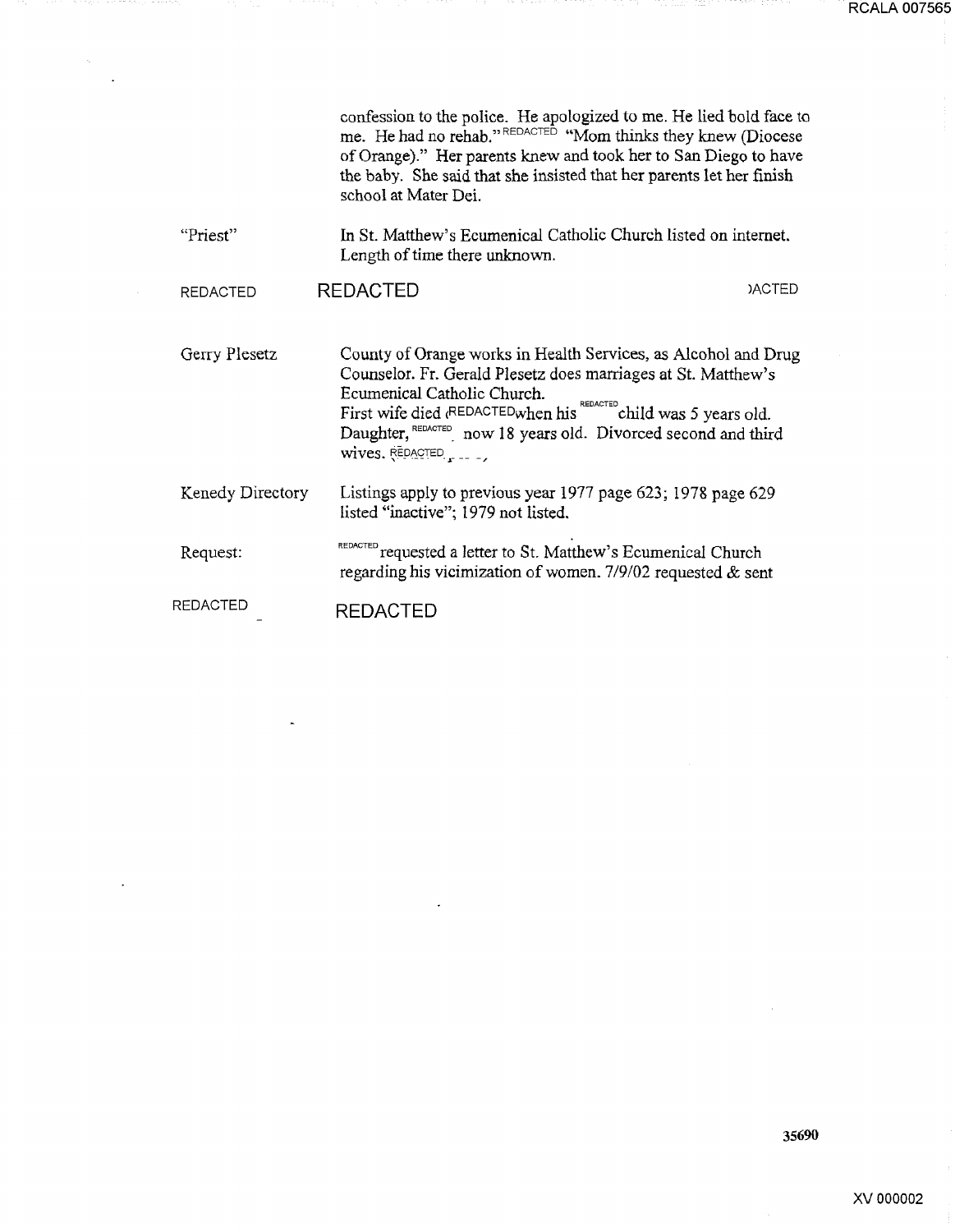

**Llcopy** 

SACRA CONGREGATIO PRO DOCTRINA FIDEI

PROT. N. 2524/77s.

CONFIDENTIAL

Excellentissime Domine,

Dnus GERALDUS JOHANNES PLESETZ, sacerdos dioe-

cesis Arausicanae in California

petiit reductionem ad statum laicalem cum dispensatione ab omnibus oneribus e sacris Ordlnibus (et a rellgiosa Professione) manantibus, non excepto onere servandi legem sacri coelibatus.

SS.mus D. N. PAULUS, Divina Providentia Papa VI, die ....... 1 6.. :1::.~-~~- \_\_ 1 ~7.~--- ........ , habita relatione de casu a Sacra Con· gregatlone Pro Doctrlna Fidei, adnuere dignatus est pro gratia iuxta sequentes Normas:

1. Rescriptum complectitur inseparabiliter reductionem ad statum laicalem et dispensationem ab oneribus ex sacris ordinibus manantibus. Numquam oratori fas est duo illa clcmenta seiungere, seu alterum accipere et prius recusare. Si orator est religiosus, Rescriptum continet etiam dispensationem a votis.

Ipsum insuper, quatenus opus sit, secumfert absolutionem a contractis censuris et legitimationem prolis.

Rescriptum vim suam exserit a momento notificationis a competenti Praelato oratori factae.

2. Si orator est sacerdos dioecesanus extra propriam dioecesim versans, vel religiosus, Ordinarius loci incardinationis vel Superior religiosus maior Ordinarium loci commorationis habitualis oratoris certiorem faciet de pontificia dispensatione, eumque, si casus ferat, ragabit ut Rescriptum cum oratore communicet et necessariam delegationem pro matrimonii canonici celebratione concedat. Si vera peculiares circumstantiae aliud suadeant, praedictus Ordinarius ad Sacram Congregationem recurrat.



3. Per se sacerdos ad statum laicalem redactus et ab oneribus cum sacerdotio conexis dispensatus, et a fortiori sacerdos matrimonio iunctus, abesse debet a locis in quibus notus est eius status sacerdotalis. Or- ~dinarius loci commorationis oratoris, de communi consilio, quatenus ~pus sit. cum Ordinario proprio incardinationis vel cum Superiore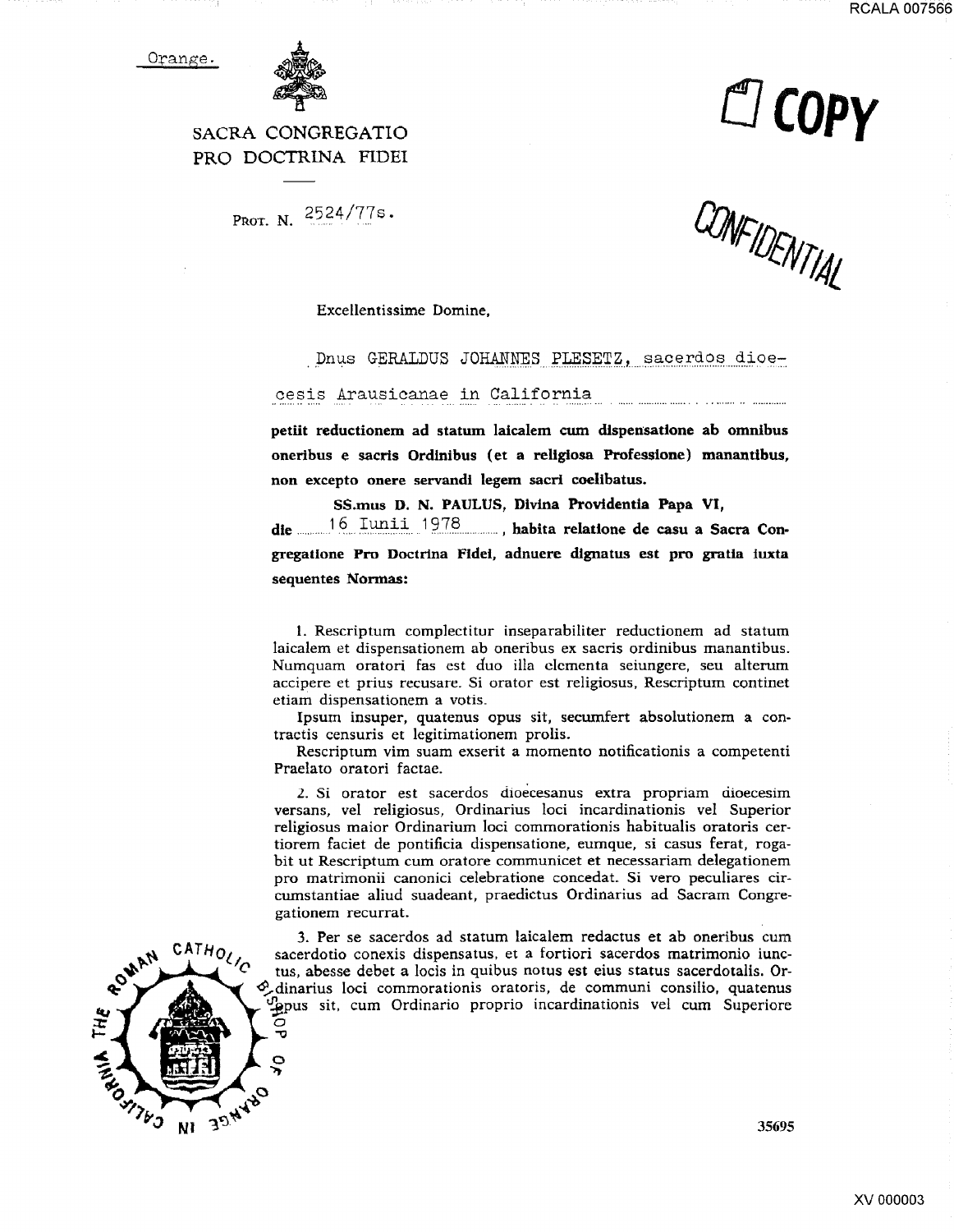maiore religioso, dispensare poterit ab ista clausula Rescriptum afficiente, si oratoris dispensati praesentia scandalum paritura non praevidetur.

4. Quod attinet ad celebrationem cananici matrimonii, per se Ordinarius curet ut a quacumque pampa vel adparatu abstineatur et coram sacerdote probata ac sine testibus vel, si opus fuerit, cum duobus testibus, illud peragatur, cuius acta in secreta Curiae tabulario adserventur.

Ad Ordinarium loci commorationis una cum Praelato proprio oratoris, sive dioecesano sive religioso, pertinet determinare quomodo dispensatio, et pariter celebratio matrimonii, secreto sit tegenda vel cammunicari possit, debitis sub cautionibus, cum oratoris propinquis, amicis et conductoribus (datore di Iavoro, employeur, employer), ut bonae famae ipsius oratoris consultum sit iuribusque oeconomico-socialibus ex novo statu laici et uxorati manantibus.

5. In Libris baptizatorum paroeciae sive oratoris sive compartis adnotetur consulendum esse Ordinarium loci si quando notitia vel documenta exquirantur.

6. Ordinarius, ad quem spectat Rescriptum cum oratore communicare, hunc enixe hortetur, ut vitam Populi Dei, ratione congruente cum nova eius vivendi condicione, participet, aedificationem praestet, et ita amantissimum Ecclesiae filium se exhibeat. Simul autem eidem notum faciat cuilibet sacerdoti ad statum laicalem redacto et ab oneribus dispensato vetitum esse ne:

a) ullam ordinis sacri functionem peragat, salvis iis quae habentur can. 882 et 892 par. 2;

b) ullam partem liturgicam agat in celebrationibus cum populo, ubi eius condicio est nota, neve umquam homiliam habeat;

c) ullum officium pastorale gerat;

d) munere Rectoris (vel alio munere directivo), Directoris spiritualis et Docentis fungatur in Seminariis, Facultatibus Theologicis et similibus lnstitutis;

e) itemque ne munere Directoris scholae catholicae neve munere magistri religionis in quibuslibet scholis, cathalicis aut secus, fungatur. Attamen Ordinarius loci, pro suo prudenti iudicio, potest in casibus particularibus permittere ut sacerdos, ad statum laicalem redactus et ab oneribus cum sacra ordinatione conexis dispensatus, religionem doceat in scholis publicis, ex exceptione etiam in scholis catholicis, dummodo ne scandalum aut admiratio sit timendum.

Denique Ordinarius ei aliquod opus pietatis vel caritatis imponat. Tempore autem opportuno curet brevius referre ad Sacram Congregationem de peracta exsecutione, et si qua tandem fidelium admiratio exoriatur, prudenti explicatione providere.

Contrariis quibuscumque minime obstantibus.

Ex Aedibus S. C. Pro Doctrina Fidei, die <sup>16</sup> Iunii 1978.

Allesty Brom. Likes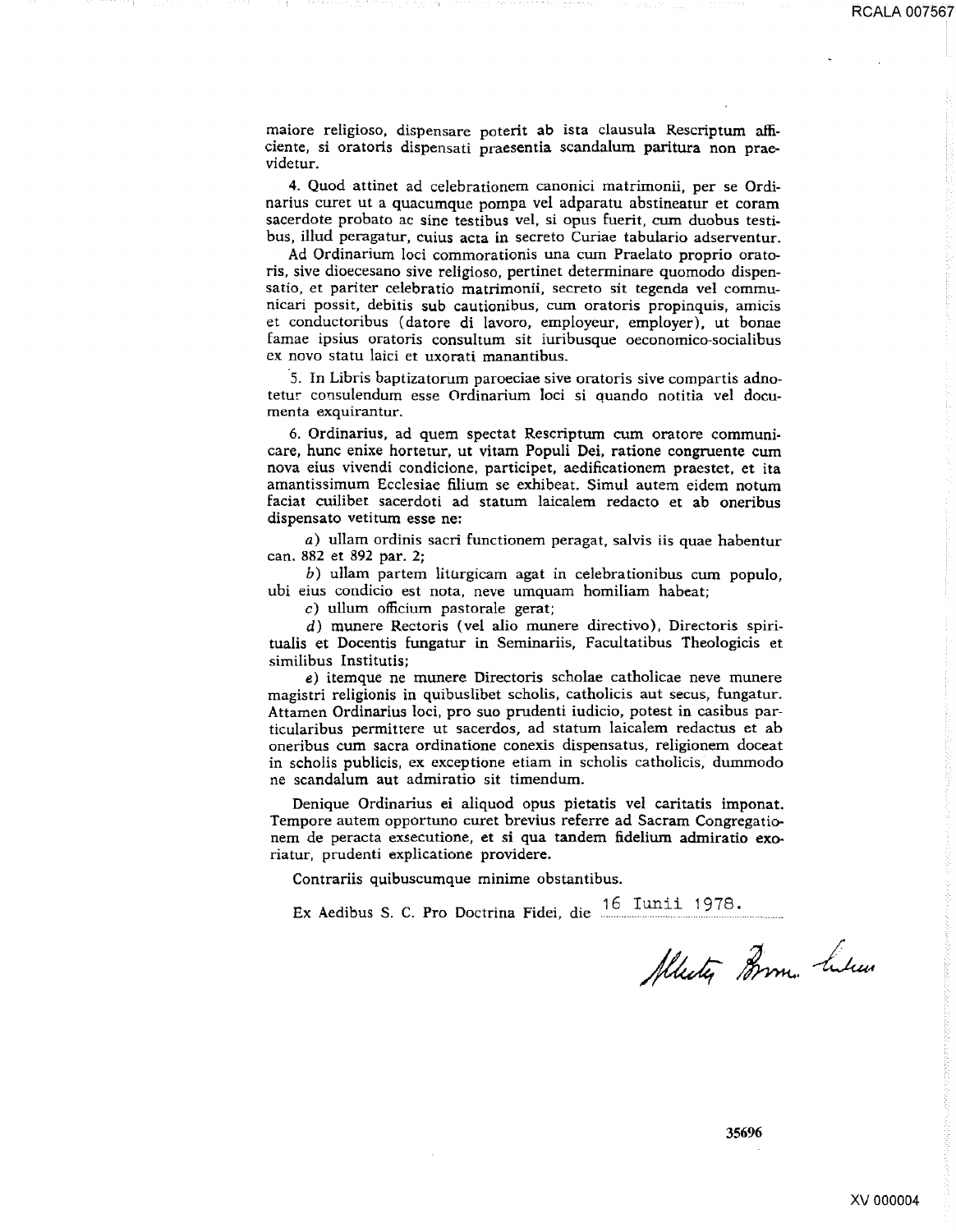

#### DIOCESE OF ORANGE

440 SOUTH BATAVIA ST. ORANGE, CAUFORNIA 92668 714 • 639·801 0 • 639·6011

ACCEPTANCE OF CONDITIONS OF DISPENSATION

I,  $\frac{1}{2}$   $\frac{1}{2}$   $\frac{1}{2}$   $\frac{1}{2}$   $\frac{1}{2}$   $\frac{1}{2}$   $\frac{1}{2}$   $\frac{1}{2}$   $\frac{1}{2}$   $\frac{1}{2}$   $\frac{1}{2}$   $\frac{1}{2}$   $\frac{1}{2}$   $\frac{1}{2}$   $\frac{1}{2}$   $\frac{1}{2}$   $\frac{1}{2}$   $\frac{1}{2}$   $\frac{1}{2}$   $\frac{1}{2}$   $\frac{1}{2}$   $\frac{1}{2}$ of Orange, California, having been dispensed from all the obligations of Sacred Orders including celibacy, hereby accept the conditions laid down by the Sacred Congregation for the Doctrine of the Faith in its rescript Prot. N.  $2\overline{5}3\overline{7}$  7 S , granted  $\overline{0}$ <sub>WML</sub> 16 1978 !l.amely; I '

- 1. To participate in the life of the People of God in a manner consistent with my new life style and to lead an exemplary and edifying life as a loyal son of the Church;
- 2. Not to perform any functions whatsoever of Holy Orders {with the exception of the administration of the Sacrament of Penance in danger of death, as provided in Canonons 882 and 892, p. 2, Code of Canon Law) ;
- 3) Not to conduct any liturgical services whatsoever in the presence of the people, in places where my condition is known;
- 4) In no circumstances to preach;
- 5) Not to carry out pastoral duties;
- 6) Not to hold postions of administration, spiritual direction, or teaching in seminaries, theological faculties or similar institutions;
- 7) Not to be a principal of a Catholic school and not to teach religion in any school, Catholic or non-Catholic. In a particular situation, in which there will be no scandal or disedification, I will first consult the local Ordianary;
- 8) To remain away from places where my priestly state is known, unless the local Ordinary grants a dispensation;
- 9) To observe the directives of the local Ordinary concerning the secrecy or divulging of the dispensation and the celebration of marriage.

given at  $\frac{\Gamma_{0.5}+\Gamma_{0.6}\sqrt{2}}{\Gamma_{0.6}+\Gamma_{0.6}\sqrt{2}}$ erild J. Resetz  $\vee$   $\vee$ **REDACTED** 

RCALA 007568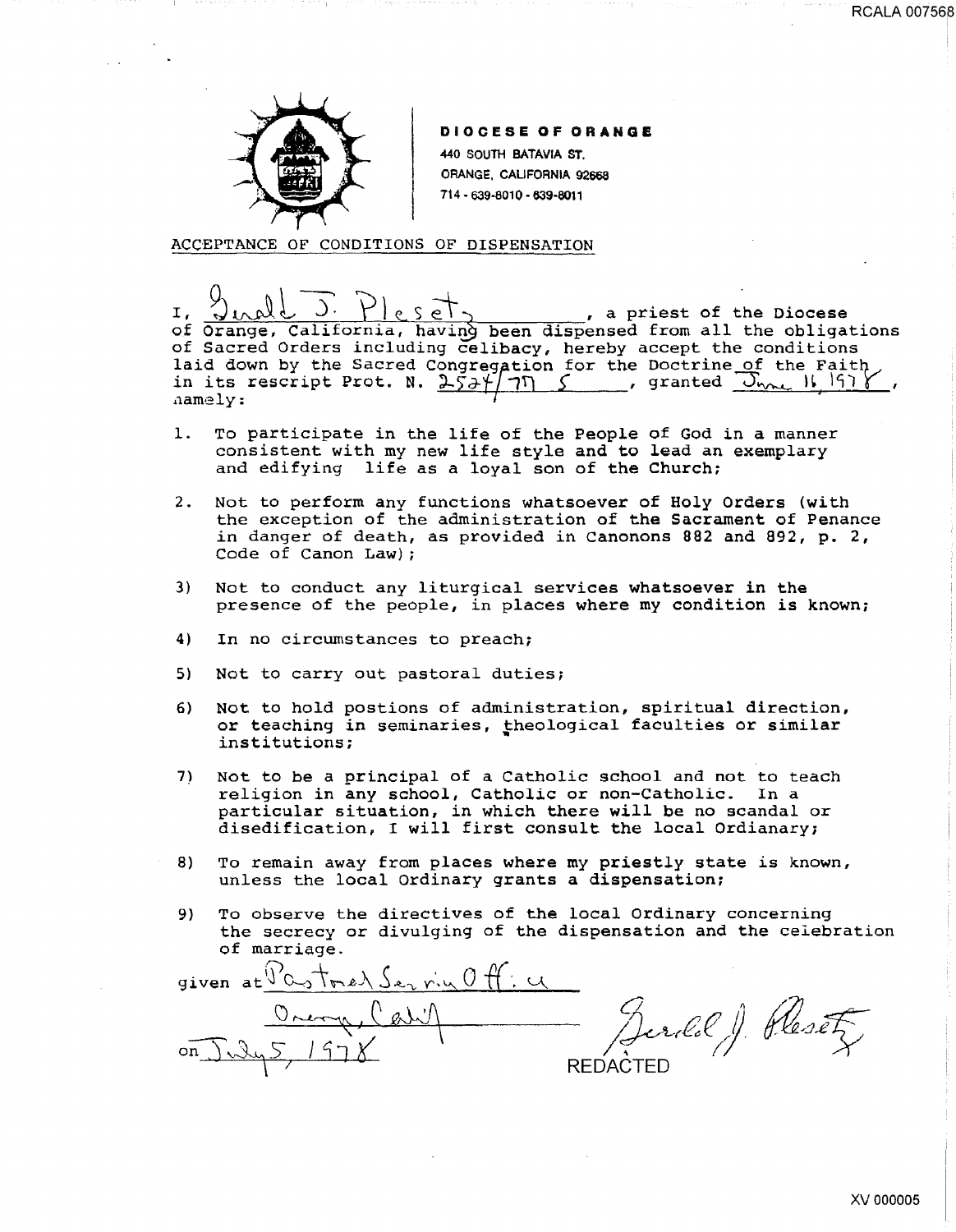

00193 Roma 10/1/1978<br> $\frac{10}{1}$  del S. Uffisio, 11

S. Congregatio pro Doctrina Fidei istam Rev.mam

d.ni PLESETZ Geraldi J.

huc rite pervenisse.

Exitus vero praedictae causae suo tempore notus fiet.

N. B. - Complaantur acta: a) afferendo quaedam testimo= nia e confratribus et superioribus oratoris; b) exquirendo accuratam relationem a medico psychologo qui oratorem, post ordinationem, habuit uti curis indigentem.

|                                                          | <b>FR.E. HUMBER</b>                                                                                                                                               |         |                                   |                                              |                 | CERTIFICATE OF REGISTRY OF MARRIAGE<br>(PERSONAL DATA. LICENSE TO MARRY, CERTIFICATION OF MARRIAGE)                                                                       |                   |                  | LOCAL REGISTRAR'S NUMBER                            |
|----------------------------------------------------------|-------------------------------------------------------------------------------------------------------------------------------------------------------------------|---------|-----------------------------------|----------------------------------------------|-----------------|---------------------------------------------------------------------------------------------------------------------------------------------------------------------------|-------------------|------------------|-----------------------------------------------------|
|                                                          | <b>NAME OF GROOM-FIRST NAME</b>                                                                                                                                   |         | IN MOOLE NAME                     |                                              |                 | <b>SC. LAST NAME</b>                                                                                                                                                      |                   |                  | 2 DATE OF BIRTH- - ----- CAT ITAL                   |
|                                                          | John<br>Gerald                                                                                                                                                    |         |                                   |                                              |                 | Plesetz                                                                                                                                                                   |                   | REDACTED         |                                                     |
|                                                          | 3 AGE HARTHAMS                                                                                                                                                    |         | 4. NUMBER OF THIS MARRIAGE        | SA. DATE LAST MARPIAGE ENGED                 |                 | <b>F PREVIOUSLY MARGED</b><br>58. LAST NARMACE ENGED BT                                                                                                                   | <b>REWY DEATH</b> |                  | 6 BIRTHPLACE ITEM OF FREEH COUNTRY                  |
|                                                          | 34<br><b>TEARS</b>                                                                                                                                                |         |                                   | x xx                                         |                 | x x x                                                                                                                                                                     |                   | <b>Wisconsin</b> |                                                     |
| ابلار                                                    | 7x RESIDENCE OF GROOM-STREET ADDRESS ISHINGT NON MODALE NUMAL AND MELOCATIONS                                                                                     |         |                                   |                                              |                 | 78 CITY OR TOWN                                                                                                                                                           |                   |                  | 70 COUNTY - In restrict case of the Care Art        |
| <b>JONAL</b>                                             | REDACTED                                                                                                                                                          |         |                                   |                                              |                 | <b>Tustin</b>                                                                                                                                                             |                   | Orange           |                                                     |
| DATA                                                     | 84                                                                                                                                                                |         |                                   |                                              |                 | <b>INESS</b>                                                                                                                                                              |                   |                  | 9 HIGHEST SCHOOL GRADE COMPLETED                    |
|                                                          |                                                                                                                                                                   |         |                                   |                                              |                 |                                                                                                                                                                           |                   | 21               |                                                     |
|                                                          | IOA NAME OF FATHER OF GROOM                                                                                                                                       |         |                                   | <b>IOR. ENTHPLACE OF FATHER</b>              |                 | ITA. MAIDEN NAME OF MOTHER OF GROOM                                                                                                                                       |                   |                  | He NIRTHPLACE OF SOTHER                             |
|                                                          | <b>REDACTED</b>                                                                                                                                                   |         |                                   | <b>REDACTED</b>                              |                 | <b>REDACTED</b>                                                                                                                                                           |                   |                  | <b>REDACTED</b>                                     |
|                                                          | 12A NAME OF BRIDE-FIRST NAME                                                                                                                                      |         |                                   |                                              |                 | 12c. LAST NAME                                                                                                                                                            |                   |                  | 13 DATE OF BIRTH - ------ LAT TIAL                  |
|                                                          | REDACTED                                                                                                                                                          |         | 12. MOOLE NAME                    |                                              |                 | <b>REDACTED</b>                                                                                                                                                           |                   | REDACTED         |                                                     |
|                                                          | 14 AGE -Last methods)                                                                                                                                             |         | <b>15 NUMBER OF THIS MARRIAGE</b> |                                              |                 | IF FAEVIOUSLY HARRICE                                                                                                                                                     |                   |                  | 17 SIRTHPLACE State on their continues.             |
|                                                          |                                                                                                                                                                   |         |                                   | ххх                                          |                 | 164 DATE LAST NARRIAGE ENDED 1168. LAST NARRIAGE ENDED BY SUNGER BO ANNULRENT<br>x x x                                                                                    |                   |                  | California                                          |
| <b>BRIDE</b>                                             | 27<br><b>YEARS</b><br>IBA RESIDENCE OF BRIDE-STREET ADDRESS ISTRETT AND MOVING BURN ADDRESS IN OCCURRENT                                                          |         |                                   |                                              |                 | 188. CITY OR TOWN                                                                                                                                                         |                   |                  | 18c COUNTY - I notine callonnia teste in            |
| <b>PERSONAL</b>                                          | <b>REDACTED</b>                                                                                                                                                   |         |                                   |                                              |                 |                                                                                                                                                                           |                   |                  |                                                     |
| DATA                                                     | 194 PRESENT OR LAST OCCUPATION                                                                                                                                    |         |                                   |                                              |                 | Tustin                                                                                                                                                                    |                   | Orange           |                                                     |
|                                                          |                                                                                                                                                                   |         |                                   | 1194 KIND OF INDUSTRY OR BUSINESS            |                 | 20 HIGHEST SCHOOL GRADE COMPLETED 21 MAIDEN HAME OF BRIDE                                                                                                                 |                   |                  |                                                     |
|                                                          | Stewardess                                                                                                                                                        |         |                                   | <u>irlines</u>                               |                 | 15                                                                                                                                                                        |                   | x x x            |                                                     |
|                                                          | <b>22x NAME OF FATHER OF BRIDE</b><br><b>REDACTED</b>                                                                                                             |         |                                   | 220. SIRTHPLACE OF FATHER<br><b>MITIñols</b> |                 | 23x MAIDEN NAME OF MOTHER OF BRIDE<br><b>REDACTED</b>                                                                                                                     |                   |                  | 1236 BIRTHPLACE OF MOTHIE<br><i><b>Arkansas</b></i> |
|                                                          |                                                                                                                                                                   |         |                                   |                                              |                 |                                                                                                                                                                           |                   |                  |                                                     |
|                                                          | WE THE BRIDE AND GROOM HAMED IN THIS CERTIFICATE. EACH FOR HINSELF, STATE THAT THE FOREGOING INFORMATION IS CORRECT TO THE REST OF FUR RIOWIEDSE AND BELIEF<br>24 |         |                                   |                                              |                 | NO LEGAL DEJECTION TO THE MARRIAGE NOR TO THE ISSUANCE OF A LICENSE TO AUTHORIZE THE SAME IS KNOWN TO US AND HEREBY APPLY FOR LICENSE TO MAHAY<br>124s GROOM / SIGHATURE) |                   |                  |                                                     |
| <b>AFFIDAVIT</b><br>OF BRIDE<br>AND GROOM.               | REDACTED<br>AUT                                                                                                                                                   |         |                                   |                                              |                 | BULY AUTHORIZED BY THE LAWS OF THE STATE OF EXTENSIVE TO PERFORM A MARRIAGE CEREMON                                                                                       |                   |                  |                                                     |
|                                                          | 254 SUBSCRIBED AND SWORN                                                                                                                                          |         | <b>125. DATE LICENSE ISSUED</b>   |                                              |                 | THE ABOVE NAMED PERSONS REDIRED CONSENTS FOR THE ISSUANCE OF THIS LICENSE ARE ON FILE<br>25c. LICENSE NUMBER                                                              | 1250 COUNTY CLERK |                  |                                                     |
|                                                          | TO BEFORE ME ON                                                                                                                                                   |         | 12/1/1977                         |                                              | <b>REDACTED</b> |                                                                                                                                                                           |                   | <b>REDACTED</b>  |                                                     |
| <b>LICENSE</b><br>TO MARRY                               |                                                                                                                                                                   |         | <b>34. EXPIRATION DATE</b>        |                                              |                 | That COUNTY OF TODUE OF LICENSE                                                                                                                                           |                   |                  |                                                     |
| 7658                                                     | 12/1/1977                                                                                                                                                         |         | 3/1/1978                          |                                              |                 | ORANGE                                                                                                                                                                    |                   |                  |                                                     |
|                                                          | <b>JSEL CICMATINGE OF WITNESS</b>                                                                                                                                 |         |                                   | Inc., innoces or writters                    |                 |                                                                                                                                                                           | a hnne-           |                  |                                                     |
|                                                          | <b>REDACTED</b>                                                                                                                                                   |         |                                   |                                              |                 |                                                                                                                                                                           |                   |                  |                                                     |
| <b>WITNESSES</b>                                         |                                                                                                                                                                   |         |                                   |                                              |                 |                                                                                                                                                                           |                   |                  |                                                     |
| $\bullet$ .                                              |                                                                                                                                                                   |         |                                   |                                              |                 |                                                                                                                                                                           |                   |                  |                                                     |
|                                                          |                                                                                                                                                                   |         |                                   |                                              |                 |                                                                                                                                                                           |                   |                  |                                                     |
|                                                          | 20. I HEREBY CERTIFY THAT THE ABOVE RAMED SHIDE AND GROOM WERE JOINED BY ME II<br>MANUAGE IN ACCORDANCE WITH THE LAWS OF THE STATE OF CALIFORNA                   |         |                                   |                                              |                 | <b>REDACTED</b>                                                                                                                                                           |                   |                  |                                                     |
|                                                          |                                                                                                                                                                   |         |                                   |                                              |                 |                                                                                                                                                                           |                   |                  |                                                     |
|                                                          | <b>December</b>                                                                                                                                                   |         |                                   |                                              | <b>WAY</b>      |                                                                                                                                                                           |                   |                  |                                                     |
| CERTIFICATION<br>OF PERSON<br><b>PERFORMING</b>          |                                                                                                                                                                   |         |                                   |                                              |                 |                                                                                                                                                                           |                   |                  |                                                     |
|                                                          |                                                                                                                                                                   |         | Tustin                            |                                              | LAL IFORMA      |                                                                                                                                                                           |                   |                  |                                                     |
|                                                          |                                                                                                                                                                   | on a ta |                                   |                                              |                 |                                                                                                                                                                           |                   |                  |                                                     |
| <b>CEREMONY</b><br>LOCAL BEGINTEER<br><b>DF EMBRANCE</b> | <b>30. DATE ACCEPTED FOR REGISTRATION</b>                                                                                                                         |         |                                   | <b>31. LOCAL REGISTRAR-</b>                  |                 | <b>BLATIME.</b>                                                                                                                                                           |                   |                  |                                                     |
| <b>BYY SHO</b><br>ix or <i>ca</i> u                      |                                                                                                                                                                   |         | W                                 |                                              | REDA            |                                                                                                                                                                           |                   |                  | 35698<br><b>Thurs 14-241</b>                        |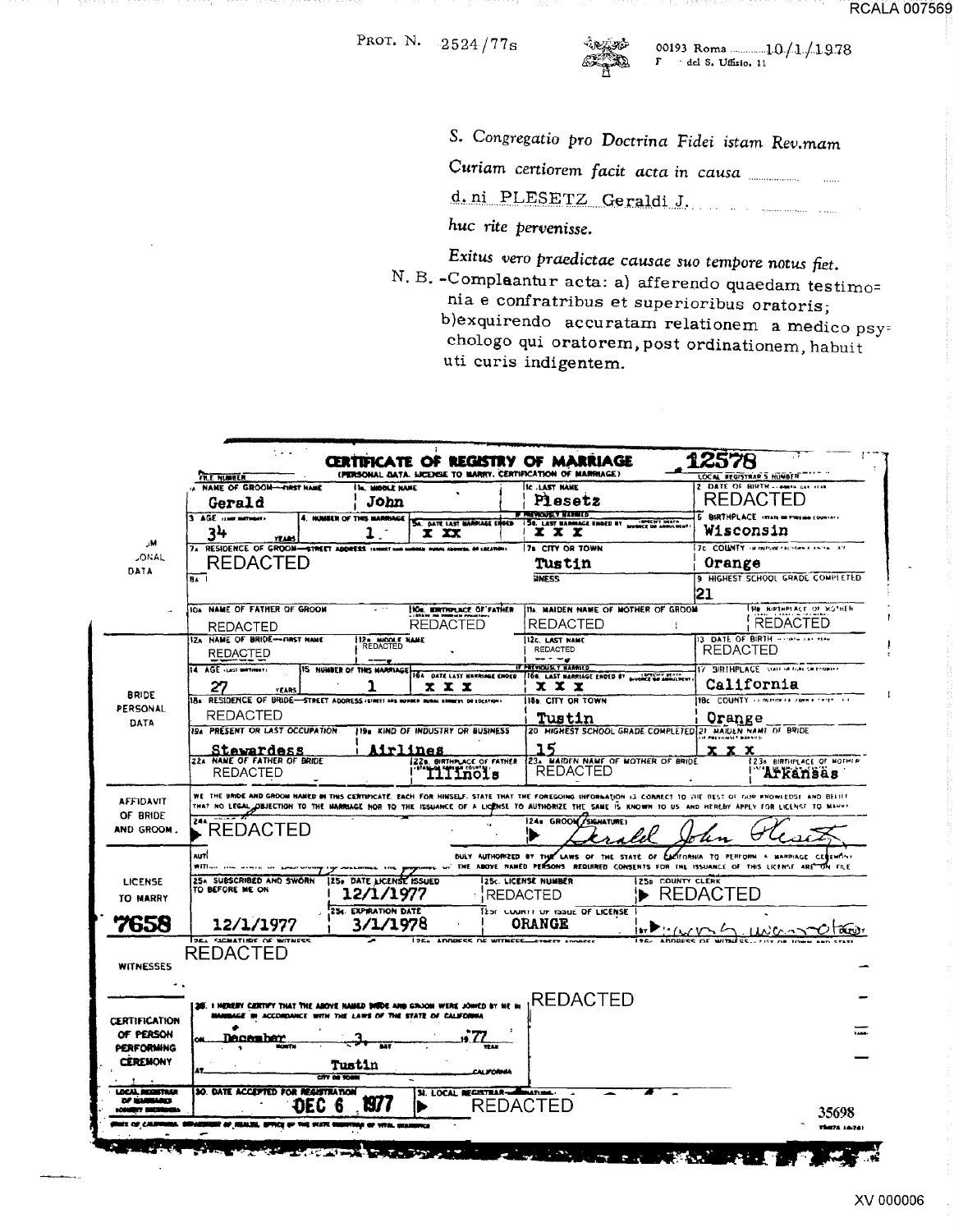#### Clergy Misconduct

#### Adult Sexual Abuse

Case: REDACTED / Plesetz Two cases for Perpetrator

Survivor-victim: REDACTED

Counselee:

Age 24 time of incidents of violation

Pastor Counselor:

Fr. Gerald Plesetz St. Edward's Parish Dana Point, CA

#### REDACTED

REDACTED

REDACTED She is aware that REDACTED has reported her story of being 16 years old and having a child by Gerald Plesetz. REDACTED is living in REDACTED CA. The other woman is living in REDACTED

In 1978.  $REDACTED$  said that she was seeing Fr. Plesetz for counseling. She said that she went to see him for counseling because she was vulnerable at the time. She said that it was not rape because it was not violent.

REDACTED : Was aware there was another woman victimized by Gerry Plesetz. She did not mention talking with the other woman. We know that REDACTED; daughter has made contact with REDACTED in search of her half sister. The communication as reported by REDACTED REDACTED: had been positive. See case of REDACTED/Plesetz.

REDACTED: Said that she was aware of the following timeline. "Fr. Plesetz was At St. Edward's in Dana Point, CA 1974. He had a leave of absence in 1977. That he had gone to St. Elizabeth's in Van Nuys and retumed to Orange County. He had been assigned to St. Cecilia's in Tustin. He had left and married. REDACTED REDACTED

REDACTED He is a Catholic and is a lay priest in Orange County Diocese."

REDACTED: said that "I am not seeking to hurt the 18 year old daughter of Gerry Plesetz. I am not revengeful."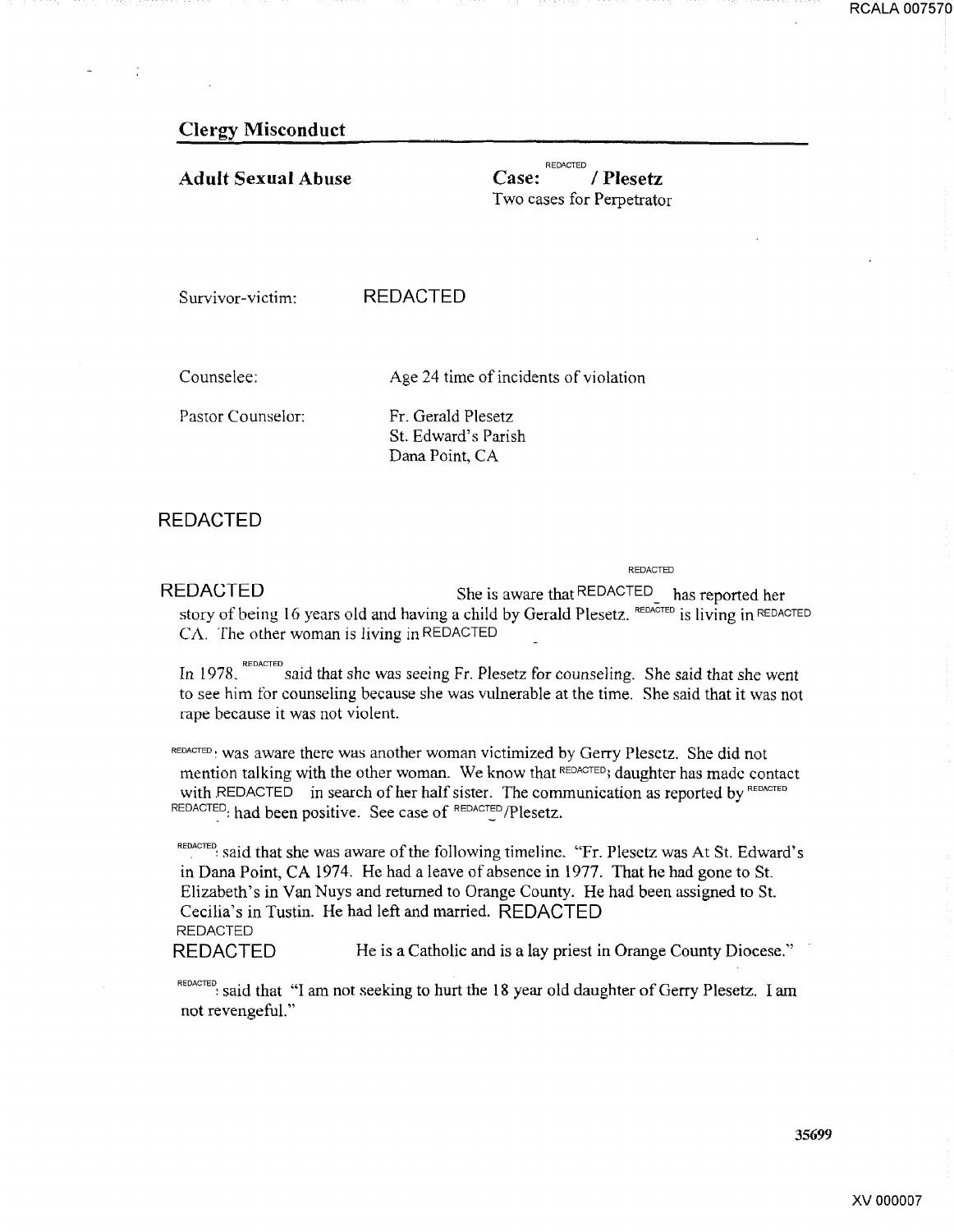REDACTED offered counseling for Reparties and her daughter. Did not differentiate which Diocese may be responsible or what is known of Fr. Plesetz history. Msgr. Cox is aware and will communicate with Orange Diocese, Msgr. Urell.

**REDACTED** :o **REDACTED** 

 $\sim$ 

 $\frac{1}{2} \frac{1}{2} \frac{1}{2}$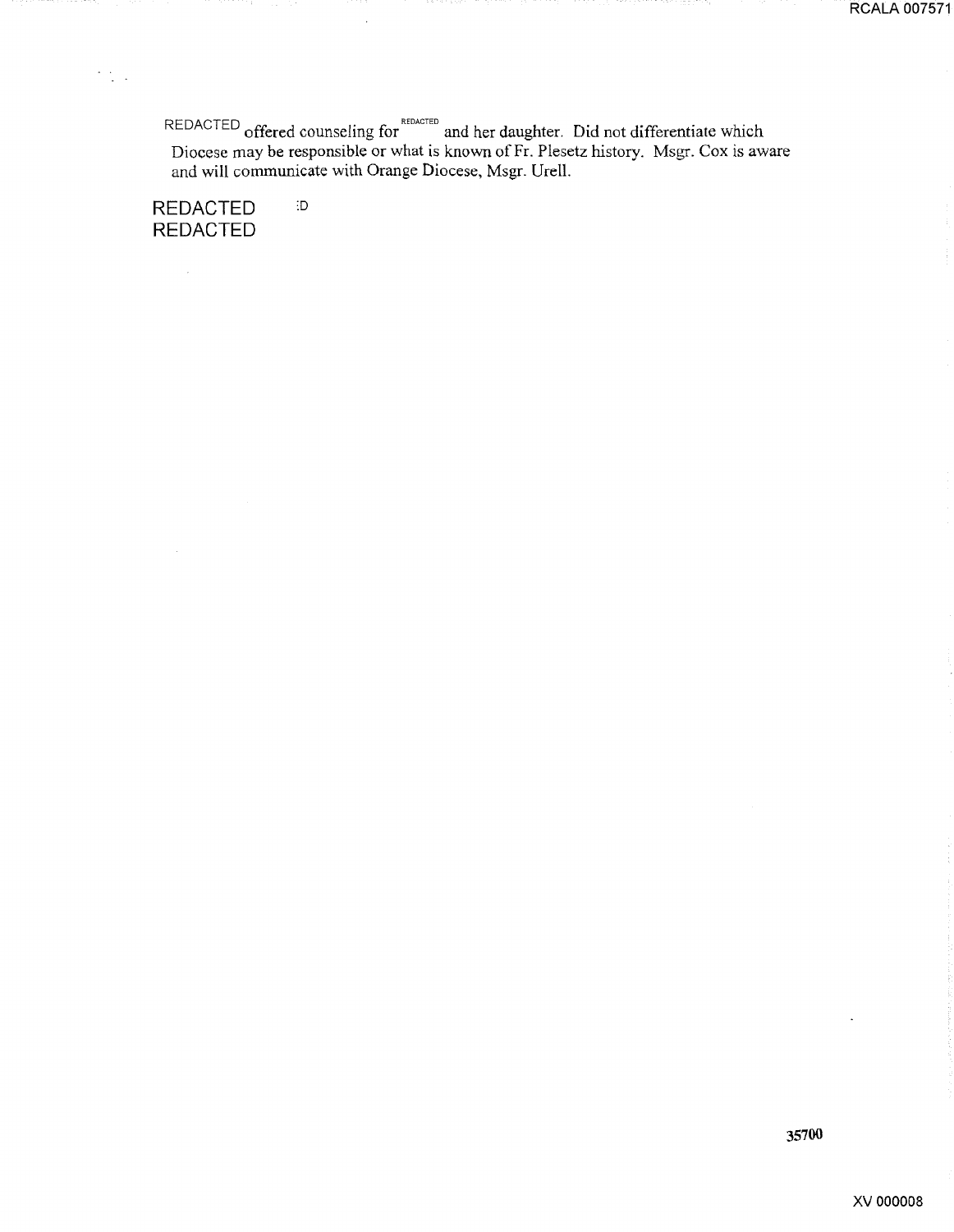#### Clergy Misconduct

| <b>Suspected Child Abuse</b> |                                                       | <b>REDACTED</b><br>Case:<br>/ Plesetz<br>One of 2 cases                                                                                                             |  |
|------------------------------|-------------------------------------------------------|---------------------------------------------------------------------------------------------------------------------------------------------------------------------|--|
| Survivor-victim:             | <b>REDACTED</b>                                       |                                                                                                                                                                     |  |
| e-mail:<br>Phone:            |                                                       |                                                                                                                                                                     |  |
| Perpetrator:                 | Fr. Gerald Plesetz Ordained 1970<br>Currently married |                                                                                                                                                                     |  |
|                              |                                                       | A child was Born <sup>REDACTED</sup> to a 16 year old girl<br>Fr. Plesetz signed adoption papers in San Diego for his<br>daughter under similar spelling pseudonym. |  |
| Reported:                    | REDACTED                                              | recently made a report to the Seattle Police.                                                                                                                       |  |

In April 2002, we received a phone call from a  $\frac{1}{2}$  She said she had been encouraged by a seminarian,REDACTED, who was studying in Chicago to make a report to the Archdiocese of Los Angeles. She would not give her full name or phone number saying she wasn't sure she wanted to make a full report. She said that she was calling from out of State. She said that Fr. Gerald Plesetz was the father ofher daughter. She had been a student in a Catholic High School when she became pregnant. At the time of her call she was unwilling to call a detective to report this criminal act.

On June 4. 2002,<sup>REDACTED</sup> gave her name as REDACTED : who had called before. She gave her full story. REDACTED: was a 16 year old girl studying at Mater Dei High School and a parishioner at St. Edward's in Dana Point, CA. She became pregnant in approximately October 1974. She said Fr. Plesetz gave her a Doctor's name and offered to take her to the Doctor. Her daughter, REDACTED r was born on REDACTED . REDWITED is aid that her parents protected the priest while she was a student at Mater Dei Catholic High School. REDACTED said the counselors at school asked her several times if everything was alright. Her older sister was a  $t^{REDACTED}_{\text{R}}$  at Mater Dei and she wonders if they also asked her questions. Her parents had taken her to the Community Health Center because they knew they was going to do an adoption. Her parents took her to Catholic Community Service in San Diego to give birth to the child and because she was 16 years old at the time she gave the child up for adoption. thinks that Fr. Plesetz was about 32 years old at that time. Fr. Plesetz signed the adoption papers she said with a variation on the spelling of his last name. They named the child REDACTED. She has had no contact with REDACTED since birth.

I<sup>REDACTED</sup> \CTED

REDACTED

REDACTED

**RCALA 007572**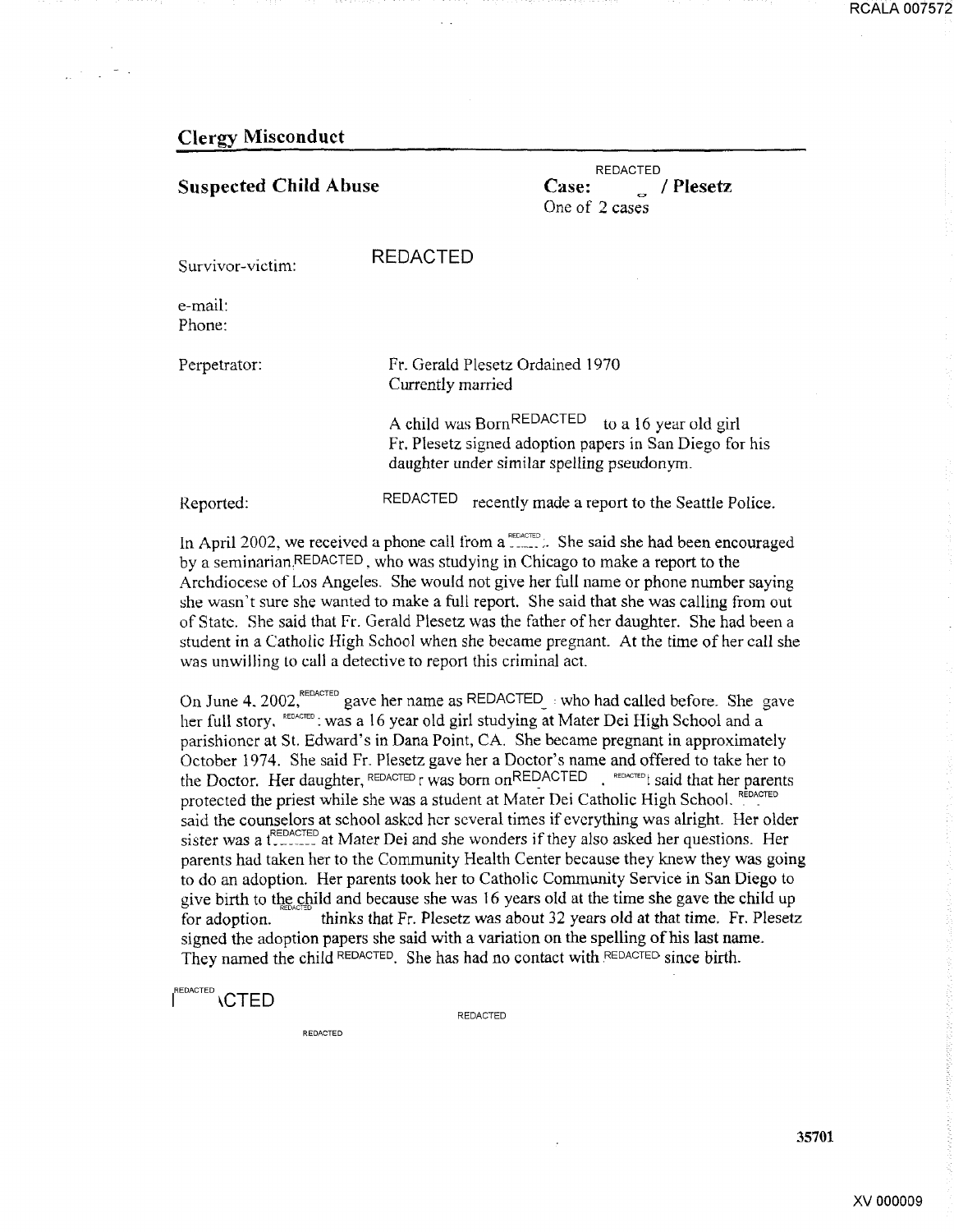#### REDACTED

| REDACTED |          |
|----------|----------|
| REDACTED | REDACTED |

REDACTED REDACTED

REDACTED: is fearful that she might lose her job teaching in a Catholic School. I said that she was a minor and not responsible. Fr. Plesetz was in a position of power and trust and betrayed you. She has been in therapy since she was 18 years old.

Dr. REDACTED research (June 5, 2002) regarding Fr. Gerald Plesetz is as follows: REDACTED reported that Fr. Plesetz had left ministry and married . Dr. REDACTED contacted Catholic Charities in San Diego contact person REDACTED REDACTED  $\ldots$   $\ldots$  is the was away. REDACTED had asked for some help with the record of the adoption.

Los Angeles Archdiocese did not have Plesetz file but Dr.  $R_{\text{EddC}}$  did find Fr. Pletz in the Diocesan Directory for 1976 at St. Edward's in Dana Point, CA in 1974-76.

On June 17, 2002, a second victim called to report paternity by Fr. Gerry Plesetz. Her daughter is REDACTED. Her story is in a separate report. The example is separate report. Plesetz was on a leave of absence in 1977. In 1978, REDACTEDMother was receiving counseling at St. Edward's from Fr. Plesetz at the time of conception. She was 24 when REDACTED was born.

It has been reported by REDACTED Mother that Mr. Gerry Plesetz, MFCC is currently a licensed Marriage Child and Family Counselor working at the Orange County Health Services. He is an alcohol and Drug Counselor. It is believed that he is an active Catholic and belongs to some group of former priests. REDACTED and her Mother live in Orange County.

REDACTED<sup>REDACTED</sup> Assistance Ministry June 17, 2002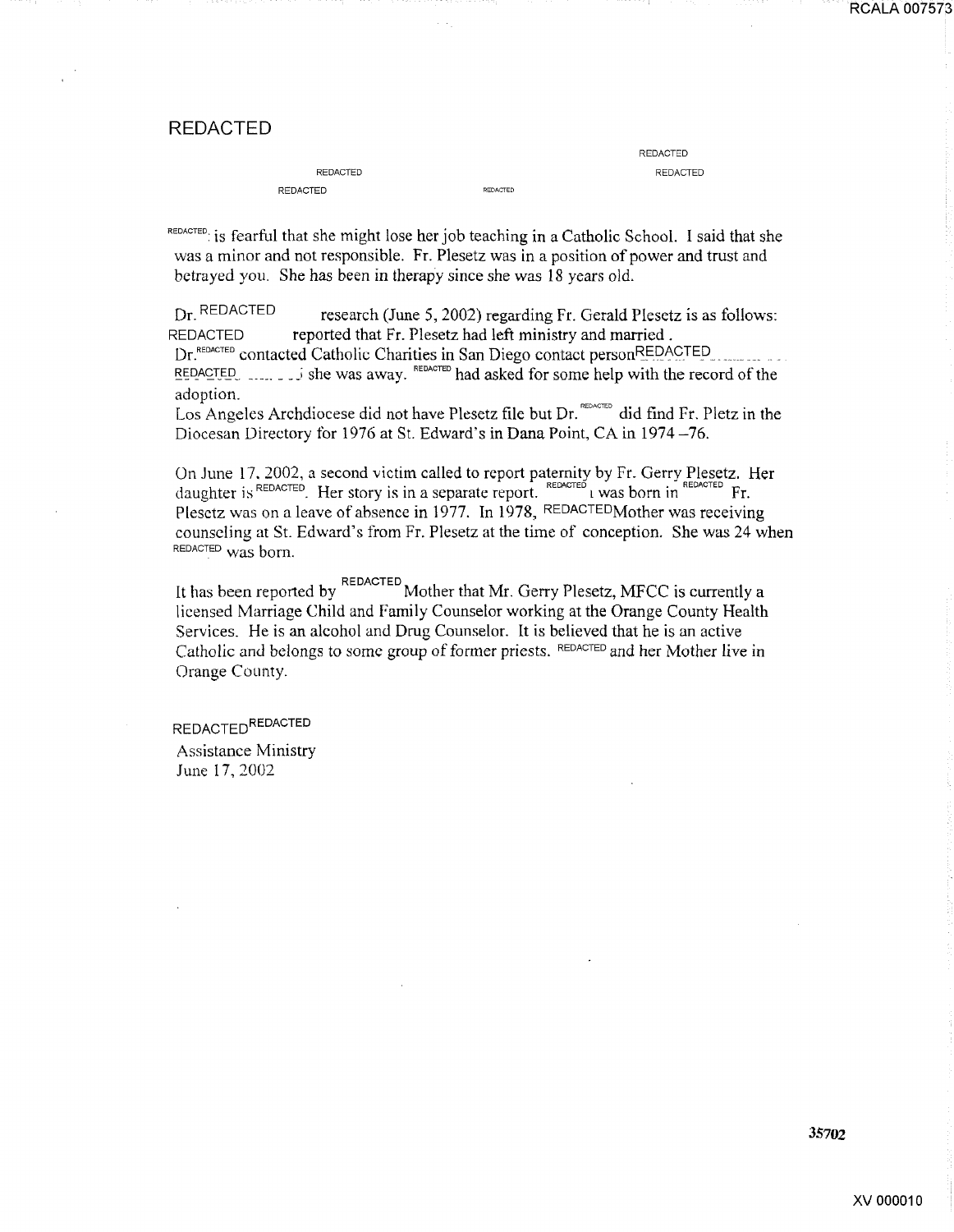RCALA 007574



#### DIOCESE **OF**  ORANGE



OFFICE OF VICAR GENERAL / MODERATOR THE CURIA MARYWOOD CENTER **P.O BOX 14195** 2811 E. VILLA REAL DRIVE ORANGE, CALIFORNIA 92863-1595 PHONE (714) 282-3000 REDACTED

 $JUN$   $20$ 

June 19, 2002

Reverend Craig A. Cox, J.C.D. Vicar for Clergy Archdiocese of Los Angeles 3424 Wilshire Boulevard Los Angeles, California 90010-2241

Dear Monsignor Cox,

I am responding to your phone call yesterday regarding the status of (Rev) **Gerald** Plesetz.

I am enclosing a copy of the rescript granted for his laicization (dated June 16, 1978), which was officially accepted by him on July 5, 1978 (copy also included).

Regarding his personnel file, there is no trace of one to be found. REDACTED secretaries have been looking, to no avail. The rescripts from all laicization cases are kept in the Office of Canonical Services (hence, the copies are available). We even contacted (REREDACTED former Judicial Vicar, to whom all of the Jaicization cases were given some time ago, and he seems to remember that the Diocese of Orange did not have Gerald Plesetz's personnel file, but rather it was in the Archdiocese of Los Angeles (because all of this happened so soon after the Diocese of Orange was established on June 18, 1976). (Note the Prot.N. on the rescript (2542/77). The official Kenedy Directory has Gerald Plesetz listed at St. Cecilia Parish, Tustin, in the 1977 edition (for the year 1976); in the 1978 edition (for the year 1977), he is listed as "inactive leave". He is not listed in the 1979 edition. *Containers Containers Containers* **<b>***Containers Containers* **<b>***Containers Containers*

Lastly, though, the rescript is signed by Msgr. Harry Trower, who was the Vicar General for the Diocese of Orange in 1978.

This is all we have. I hope it is of some help to you. Kindly let me know if there is more that is needed in REDACTED REDACTED absence. This is all we have. I hope it is of some help to you. Kindly let me know if the<br>REDACTED absence.<br>With kindest personal regards, I am<br>Fratemally yours in Christ,<br>Reverend Monsignor John Urell, V.G.<br>Vicar General / Moderat

With kindest personal regards, I am

Fraternally yours in Christ,

Vicar General / Moderator of the Curia

C: Maria Schinderle, Diocese of Orange

enclosure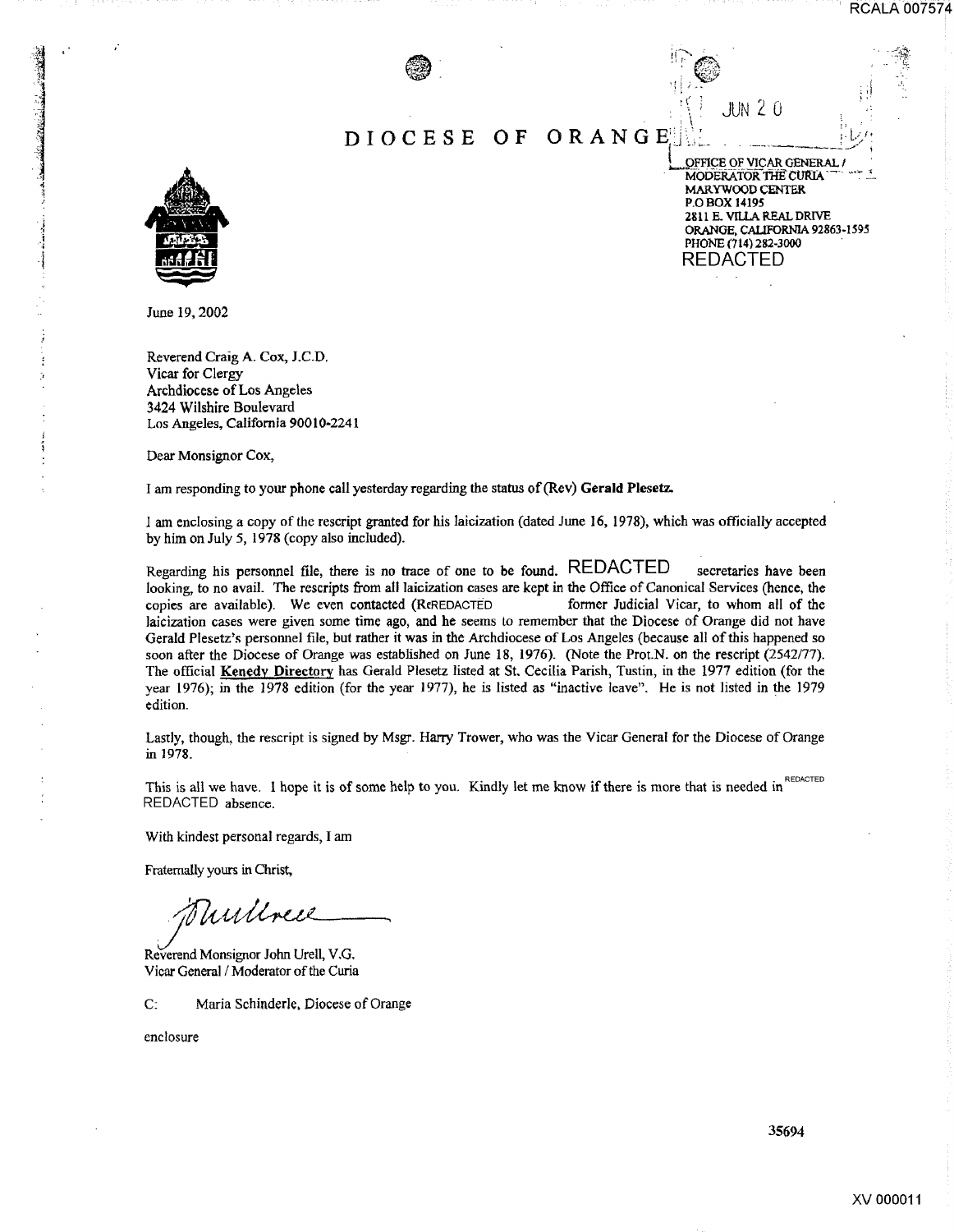

Archdiocese of Los Angeles

Office of VIcar for Clergy (213)637-7284

~424 Wilshire Boulevard Los Angeles **California** 90010-2241

June 22, 2002

Monsignor John Urell Diocese of Orange P.O. Box 14195 Orange, CA 92867

Dear Monsignor Urell:

Thank you very much for your letter of June 19, 2002, enclosing the copies of the rescript of laicization granted to Gerald J. Plesetz. I will check with REDACTED to see if we have his personnel file in our archives.

Enclosed for your records are copies of two reports taken by REDACTED )ACTED conceming allegations of sexual misconduct by Gerald Plesetz. As you can see, the first report  $REDACTER$ ) alleges sexual misconduct with a minor in 1974 – 1975 before the formation of the Diocese of Orange. The second repor<sup>REDACTED</sup> involves sexual misconduct with an adult, apparently in  $1977 - 1978$ , after the formation of the Diocese of Orange and right at the time that then Father Plesetz was leaving the active ministry.

REDACTED has offered counseling and pastoral outreach to  $REDACTED$  We will continue to assume responsibility for appropriate care for her. REDACTED made an initial offer of counseling to REDACTED Since it appears that this particular incident of misconduct may have occurred after the Diocese of Orange was founded, would you please have REDACTED contact REDACTED Between them they can discuss continued pastoral outreach to REDACTED

Thank you for your attention to these matters. May God continue to bless you.

*Yours in Christ,*<br> *<i>/ // // <i>// /// /// /// /// /// /// /// /// /// /// /// /// /// /// /// /// /// /// /// /// /// /// /// /// /// /// /// /// /// ///*  $G_{\cdot}$  Cry

Monsignot Craig A. Cox, Vicar for Clergy

enclosures

ccREDACTEIREDACTED

Pastoral Regions: Our Lady of the Angels San Fernando San Gabriel San Pedro Santa Barbara

XV 000012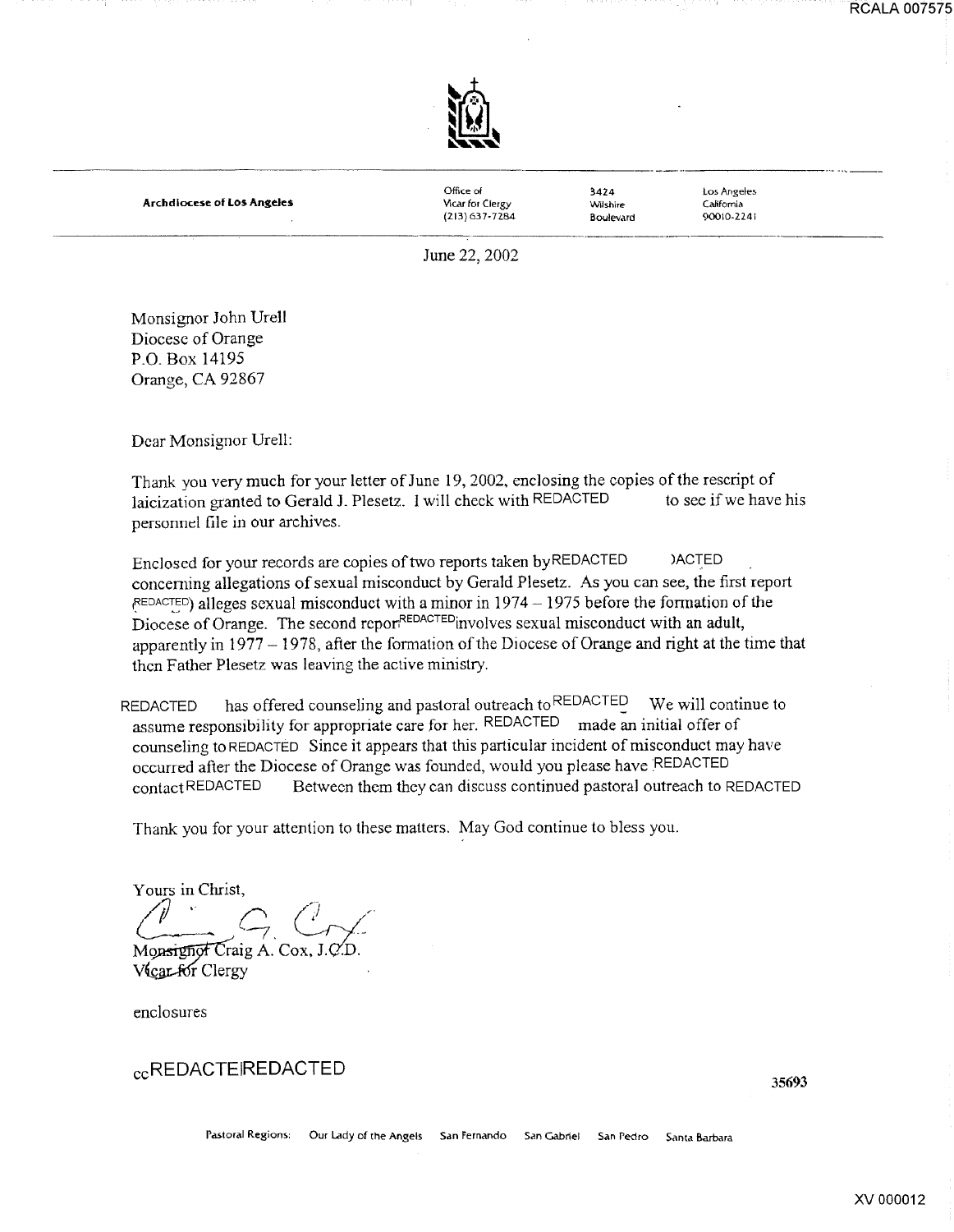#### OFFICE OF THE VICAR FOR CLERGY

| TO: | <b>REDACTED</b> | <b>REDACTED</b> |
|-----|-----------------|-----------------|
|     | <b>REDACTED</b> |                 |

FROM:

RE: *Father Gerald J. Plesetz* 

DATE: July 8, 2002

Monsignor Cox is wondering if you would have the file of Father Gerald J. Plezets. REDACTED requested his file from the Diocese of Orange, but Monsignor Urell notified notified him that they do not have it. They only had a copy of the rescript granted for his laicization (dated June 16, 1978), which was officially accepted by him on July 5, 1978.

In the 1977 edition of the Kenedy Directory, he was listed at Saint Cecilia Parish in Tustin. In the 1978, he was listed as "inactive leave."

Any information you would have regarding this priest would be greatly appreciated.

- **O** REDACTED

Thank you for your assistance in this matter.

1976 - St-Edwards, Wara Jain

words, Wona Paint<br>- no file spiste for the preach

v.

**REDACTED**  $\gamma$ 

35692

RCALA 007576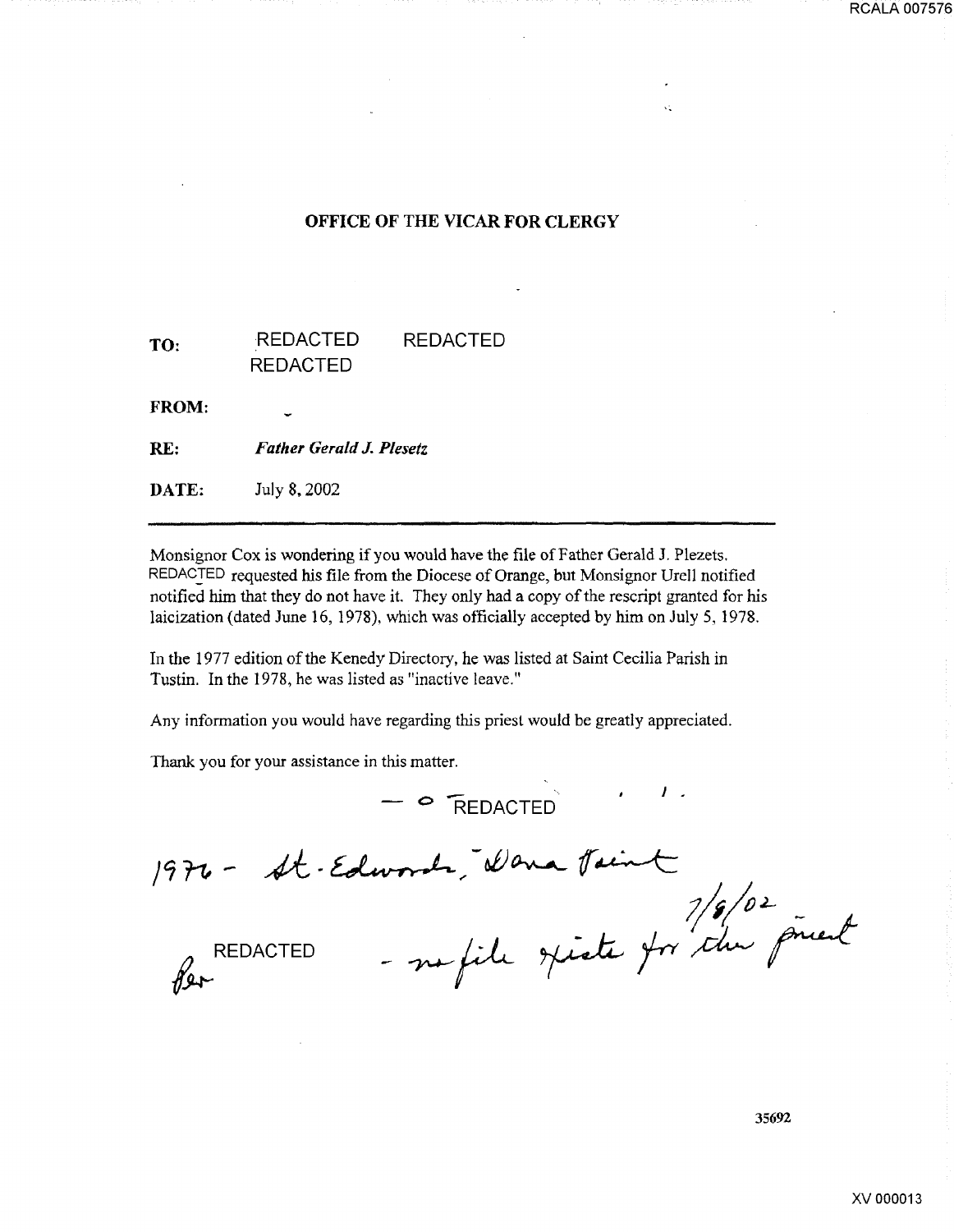

WEDNESDAY, SEPTEMBER 25, 2002

# **Sting Leads to Sex Abuse Charge Against Ex-Priest**

**Catholics: Orange man's** arrest is the first to result from molestation allegations in Southland.

#### By WILLIAM LOBDELL and CHRISTINE HANLEY TIMES STAFF WRITERS

Orange County authorities arrested a former Catholic priest Tuesday on suspicion of sexually abusing a teenage girl in the 1970s after the man allegedly confessed to an undercover deputy posing as his out-of-wedlock daughter.

Gerald John Plesetz, 59, of Orange is the first priest to be criminally charged with sexually abusing victims in Los Angeles or Orange counties since the Roman Catholic sex scandal broke nine months ago. Plesetz, who left the priesthood in the late 1970s and works as an administrator for the<br>Orange County Health Care Agency, was charged with three counts of oral copulation with a minor under the age of 16. It's unclear why prosecutors did not charge him with statutory rape; they accuse Plesetz in court documents of impregnating the girl.

Officials with the Orange County district attorney's office said that in child abuse cases, the statute of limitations does not begin until the victim comes forward no matter how long ago the alleged crime occurred. Charges must be filed within a year of that date.

COPYRIGHT 2002/CC/112 PAGES

Plesetz's arrest caps a fourmonth investigation into crimes authorities said occurred from 1972 to 1974, when Plesetz was a pastor at St. Edward Catholic Church in Dana Point.

It comes as advocates for victims of priest abuse criticize law enforcement for not filing criminal charges in most cases.

The alleged victim, identified in the criminal complaint as "Janet. M." first met the priest when she<br>was a'-13-year-old singer in the church choir.

Prosecutors charge that Plesetz repeatedly abused her-acts that ended when she became pregnant.

The priest met with the girl's parents and arranged to pay all expenses related to the pregnancy, according to court records. The baby girl, Jennifer, was put up for adoption.

Authorities became aware of the incident in June, when Janet M. Please see PRIEST, A28

 $\sum_{i=1}^{N}$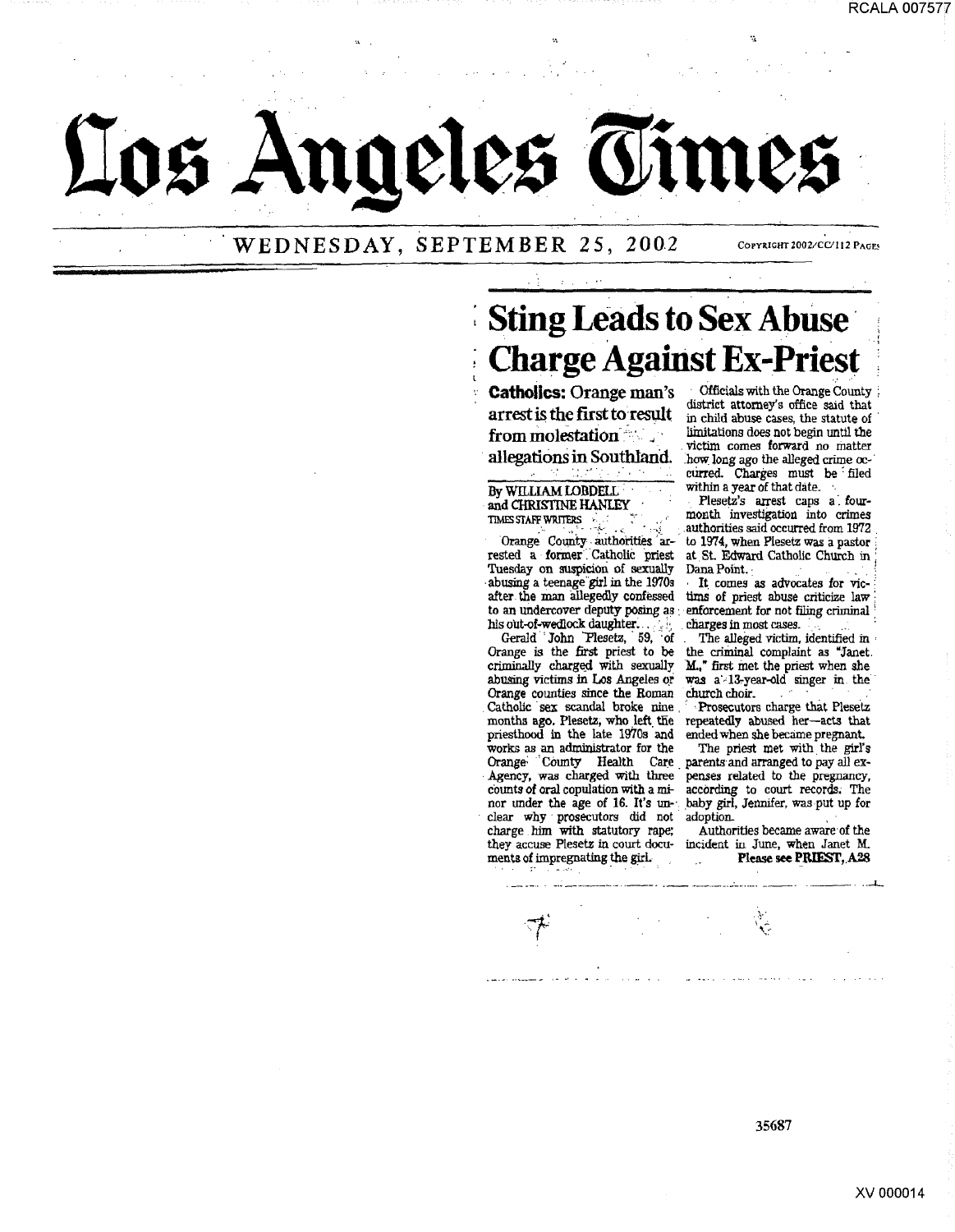A28 WEDNESDAY, SEPTEMBER 25, 2002

### e. PRIEST: Arrest Is 1st Locally in Scandal

.~.~.o": r··l···

#### Continued from A1

 $\frac{r}{r}$ 

 $\mathbf{I}_{\mathbf{I}}$ j 'I  $\cdot$  r  $\cdot$ ·\_,

i:.

I •  $\mathbb{R}^{\infty}$  $\mathbb{R}^n$  .  $\cdot$  t  $\cdot$  . i i

 $^{\rm i}$  if  $^{\rm i}$  $\prod_{i=1}^{N-1}$ 

 $\mathbb{R}^{1/2}$ 

 $\mathbf{a}$ 

·[: ·1 .•.

 $^\bullet$  +  $^\bullet$  +

:· ....  $\int_{\mathbb{R}^{3}}\mathbb{P}_{\mathbb{R}^{3}}\left( \mathbb{R}^{3}\right)$ r.

•

filed a complaint with the Orange **RELATED STORY** County Sheriff's Department.

spokesman, said he didn't know<br>why she decided to come forward. why she decided to come forward.<br>The lived that long Janet M. and an undercover sher- July 15 kidnapping of 5-year-old<sup>3</sup>

• 1 Jennifer?" said Plesetz in a secretly ented and she knew what she i taped phone conversation detailed wanted," according to court re- . : In the criminal complaint. . cords.

<sup>t</sup>·•·M''' l ~ ''··i4·>' > ~~L' ..• • . '' ·~~,.- :1!' .,~;. ,~·~-~''l ~ . '• . ~··' ~ :.:~. ·.: .~, ~ •t~:\_ <sup>l</sup>

. .. ------

County Sheriff's Department.<br>I'm Amormino, a sheriff's charged with molesting a boy. charged with molesting a boy. B5

i With anger or what had happened," iffs deputy posing as her daughter. the said. **In the same intercourse intercourse** verted department resources. De-' ;Investigators set up a sting two with the woman and impregnating I weeks later. . · . -· her, according to the complaint. It began July 1 when the woman Speaking to the deputy that he bel called Pl~setz and told him that the lieved was his daughter, Plesetz day. He was being held late Tuesadoption 27 years ago wanted to girl who was going through wom-<br>meet him.  $\frac{1}{2}$  and changes and she was very ago anly changes and she was very ag-"You're kidding me---that's Jen, gressive. She was beautiful, tal-<br>Jennifer?" said Plesetz in a secretly ented and she knew what she daughter she had given up for described the mother as a young day at the Men's Central Jail in

The next day, Plesetz met with On July 3, sheriffs investigators last three decades. None of the

**AND SALE SPECIALS** 

·~~::

fessed to the crimes, prosecutors said in court records.

time. The case was temporarily shelved because of the high-profile Samantha Runnion, which ditectives continued to build their case over the last two months and arrested Plesetz at his home Tues-Santa Ana on \$50,000 bail. He is scheduled to be arraigned Thursday.

Plesetz is the fifth priest from

STARTS TODAY SHOP SPECIAL HOURS 9AM-10P

But he was not arrested at that he Brown of the Diocese of Orange, af- few clerics in jail for sexually abuster being told of the arrest. "Our ing minors.<br>hearts go out to the victim." Covertly

abuse described the arrest as  $a^{\prime}$  common device for gathering evi-<br>milestone. "I think when victims dence in decades-old abuse cases milestone. "I think when victims dence in decades-old bear about this arrest it's going to where evidence is slim. hear about this arrest it's going to where evidence is slim.<br>
give them hope." said Mary Grant. In Los Angeles. Catholic officials a Los Angeles-based director of are bracing for possible indict-<br>Survivors Network of Those ments of  $15$  current and former Survivors Network of Those ments of  $15$  current and former<br>Abused by Priests. "It's been a priests on felony sex charges, ac-France by Priests. The priority of the priority of the priority of the priority of the priority of the priority of the priority of the priority of the priority of the priority of the priority of the priority of the priorit

St. Edward Catholic Church to be Southern California and across the *Times staff writers Stuart Pfeif*accused of abusing minors over the nation has paid out millions of dol- *er and Richard Winton contrib*that this is being taken seriously." ful of priests While the Catholic Church in-vestigation. While the Catholic Church in vestigation.<br>buthern California and across the Times staff writers Stuart Pfeiflars to abuse victims who filed civil *uted to this report.* 

suits, criminal charges against priests remain relatively rare.

Hemmed in by statute of limitations laws, faded memories, little *'lr he, it:, he*  confronted Plesetz, and he con- other priests have been charged. corroborating evidence and the **• We're shocked, saddened and power of the priesthood and Catho-**<br>heartsick." said Bishop Tod D. lic Church, prosecutors have put lic Church, prosecutors have put<br>few clerics in iail for sexually abus-

Covertly recorded phone calls Advocates for victims of priest and meetings are an increasingly

Vi *h.*   $\boldsymbol{\mathcal{T}}$ li

> t  $\mathbb{N}$

> > u<br>አር s;: <u>0075</u>  $\overline{\phantom{a}}$ 00

have come forward. This is a sign. sources. In Orange County, a hand-<br>that this is being taken seriously." ful of priests are under criminal in-

•:. 'f

' **'** ~;  $\mathbf{r}_{\star}$ '· 1-50% OFF ENTIRE STOCK FINE JEWE<br>50% OFF ALL GOLD • BUY NOW. NO PAYMENT UNTIL FEBRUAR 50% OFF ALL GOLD · BUY NOW, NO PAYMENT UNT r~\ ....... ~.- ~·~ .. ~ ~ -·1 ~ •• . ~, :\_ • • • . • • . • :. • • ·~ )~ ~~.! USE YOUR ).::'.'-;:· "';-~j:,;;~.-~~:r;~ ·. c.i *.·:* 'FALL,SAt~:~~~Ci ' . -~--:?':'(~·-;' : ... · :' .: :. '~f~~~-~· BONUS · ··- ... ·· ·· -. · · · · . ·-· <sup>1</sup> . • . ,' *i* ;J:i::;::.:. . ' . . '' ·\_ ·,.~:·,·:Ttii  $"$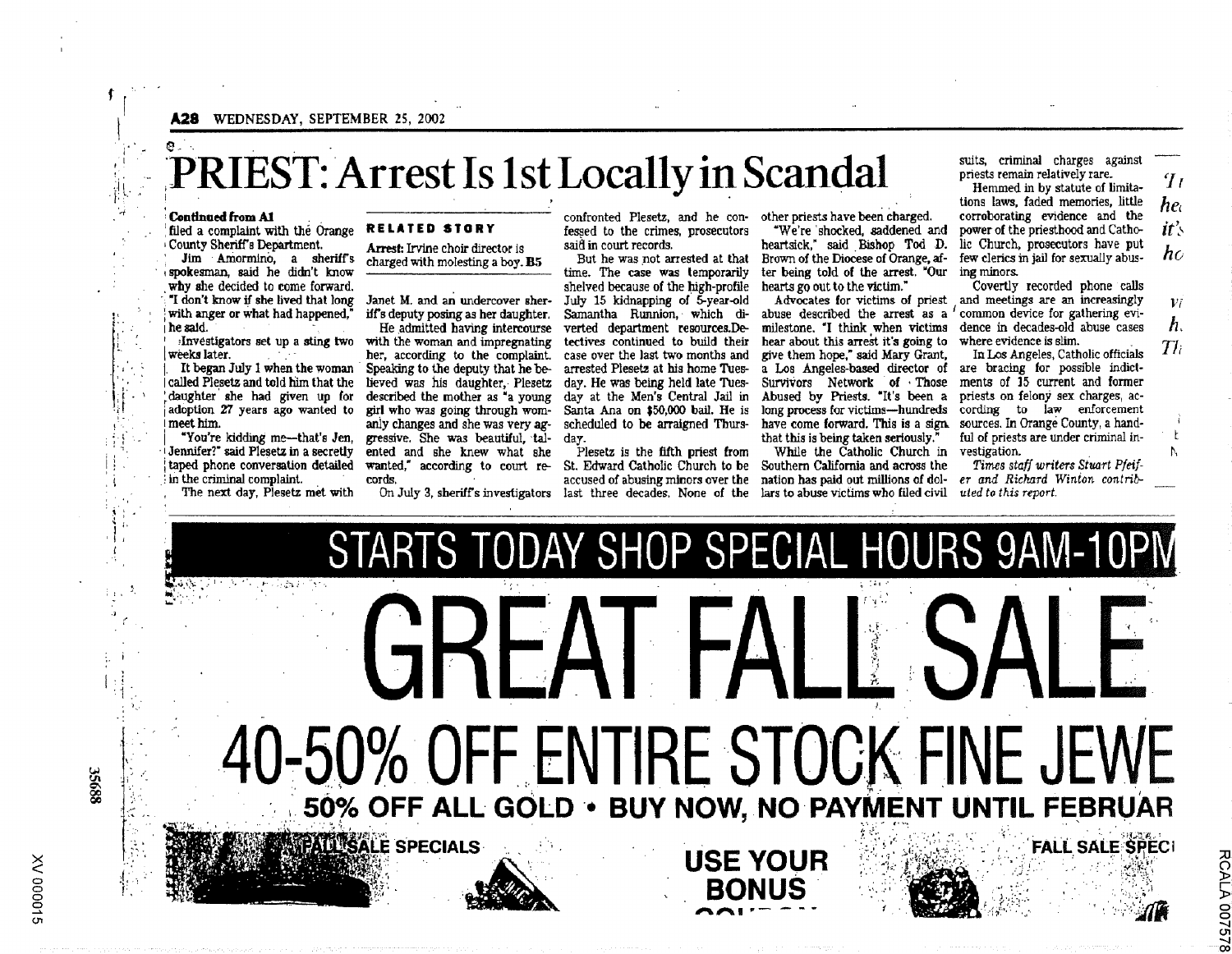## 504) 87, 802

# **ESTS: Two** 'ged With **stations**

parishes.

telp other vic- 29 Thursday. imfort level to ed victims had coming." ursday, "There out there who from afar, and se arrests and something." troom in Dow-

ve one

ig hair and a sent for treat-

rought by two. 999.  $\frac{1}{2}$ 35686 enter a plea

"The defendant is a lifelong resident of the area. There is only one . officials said victim here," Steier said. He said investigations the number of counts against his chent had grown from 13 listed in

est of any child the arrest warrant Wednesday to

The man who prosecutors allege 1 Los Angeles Baker molested said Thursday that n Buck, who the charges have been a "long time"

The man said he was abused repeatedly by Baker at St. Paul of the Cross Church in La Mirada, according to a lawsuit he and several others filed earlier this year.

He said prosecutors have asked being held on that he not discuss specific events. od handcuffed Previously he told The Times that wo- Baker would arrange to have him uestion, posed spend the night at the St. Paul rectory and that the abuse started off

slightly over- "very subtly" and then progressed. Rodriguez, who resigned from 3aker admitted the priesthood in 1993, was ar-I. Mahony that raigned Thursday afternoon in a s. After his ad- courtroom in downtown Los Angeles on eight counts of commitsferred to nine ting lewd acts upon a child under

the age of 14. thood in 2000. Handcuffed and standing behind d the Los An- a glass wall. Rodriguez pleaded not aid \$1.3 million  $\mathcal{F} \in \mathcal{F}$  , and  $\mathcal{F} \in \mathcal{F}$  , and  $\mathcal{F} \in \mathcal{F}$ . guilty. Deputy Dist. Atty. Hilleri Merho alleged that ritt wrote in the complaint that. sted them over there is independent evidence—another witness-that "clearly and convincingly corroborates the vic-9 counts' filed tim's allegations" that he was sexuse of a boy be- ally molested by Rodriguez.

1985. He was Los Angeles County Superior ints of commit- Court Commissioner Jeffrey M. ing only, "The plea speaks for it- ment official, who added that after sheriff's deputies first tried to tion proceeds, the Los Angeles a child, and 16 Harkavy set a preliminary hearing self."

'He feels he was very immature at the time.' Peter Hickman, bishop, St. Matthew Church

# **Accused Ex-Priest Reveals His Struggle**

**Crime:** Facing sex abuse charges, the Orange man says: 'I regret and have shame about this.'

#### By CHRISTINE HANLEY and MONTE MORIN TIMES STAFF WRITERS

A former priest charged with sexually abusing a teenage girl with whom he fathered a child nearly three decades ago expressed regret Thursday for what happened and said he's praying for the woman.

In an interview a day after he was released from jail on \$50,000 bail. Gerald J. Plesetz spoke candidly about his struggles in the Roman Catholic Church and his decision to give up the priesthood soon after the woman-identified by authorities as "Janet M."-became pregnant.

"I regret and have shame about this," Plesetz said. "I pray and sin-

day on three counts of oral copulation with a minor under the age to an attorney. ago. On Wednesday, Los Angeles 1970s, when the alleged crimes authorities arrested two other occurred.



Gerald J. Plesetz was arrested on three counts of oral copulation with a minor under age 16.

priests accused of molestation.

Department arrested Plesetz after he allegedly confessed to an undercover officer posing as his

Plesetz would not discuss spe-Plesetz, 59, was arrested Tues-cifics of the allegations against cording to Plesetz, has been rehim, saying he has not yet talked ceiving child support payments

The closest Plesetz came to ex-Janet M. was when he described how lonely it was working in south Orange County during the

He was assigned to St. Edward gations this summer. Catholic Church in Dana Point. where Janet M. sang in the choir. The area, he said, was far removed from the fellow priests he befriended through the Archdio- $\cos$  cese of Los Angeles.  $\mathcal{X}^{(1)}$  and

"Dana Point was an outpost of the diocese.... You lose a sense of community and camaraderie with your fellow priests." he said. "I was in an isolated situation."

Plesetz said he left the church because he wanted to have a family.

"I left once I was clear about what I wanted in my life." he said.

He married his wife, Sandy, a flight attendant, in December 1977.

The couple had a daughter in 1984. A year later. Sandy died of father ever since.

With his second daughter, now The Orange County Sheriff's 18, never straving far from his side during Thursday's interview. Plesetz said he's tried to be honest with everyone close to him about his first daughter. The girl was given up for adoption and, acfrom him over the years.

"Anyone I ever got close to plaining his relationship with knew," he said. "It would not be fair for them not to know."

But the bishop of a church where Plesetz served as a parttime priest said Thursday he was shocked when he heard the alle "I Shall Be Released.".

Plesetz served at St. Matthew Church in Orange from 1997 until July of this year, according to Bishop Peter Hickman. St. Matthew Church is affiliated with the Old Catholic ecumenical movement and allows priests to marry. Hickman received a letter in July from the Los Angeles Archdiocese reporting allegations of misconduct against Plesetz.

**LOS ANGELES TIMES** 

Hickman said he met with Plesetz and another priest on July 16 and confronted him with the accusations.

"He said it was true and he apologized for not telling us before." Hickman said.

"He said he had carried this for" the last 27 or 28 years and that he has always regretted it. He feels cancer. Plesetz has been a single he was very immature at the time and that it was a very foolish and very terrible thing that he did.'It happened when he was newly ordained."

Plesetz said he plans to return to his job as an administrator with the Orange County Health Care Agency next week. He took the tob in 1986 because it allowed him to help people-as a priest would-while being allowed to have a family.

At his home in Orange on Thursday, he tried to relax by strumming his guitar and in what he called a symbolic ges<sup>2</sup> ture-listening to Bob Dylan sing

Rucker's next port of call is be- take him into custody at his down- Archdiocese will continue to be

**RCALA** 

9200

cerely hope that Janet isn't out-of-wedlock daughter. scarred from this."

of 16, becoming the first priest to be criminally charged with sexual abuse in Los Angeles and Orange counties since the Roman Catholic sex scandal broke nine months